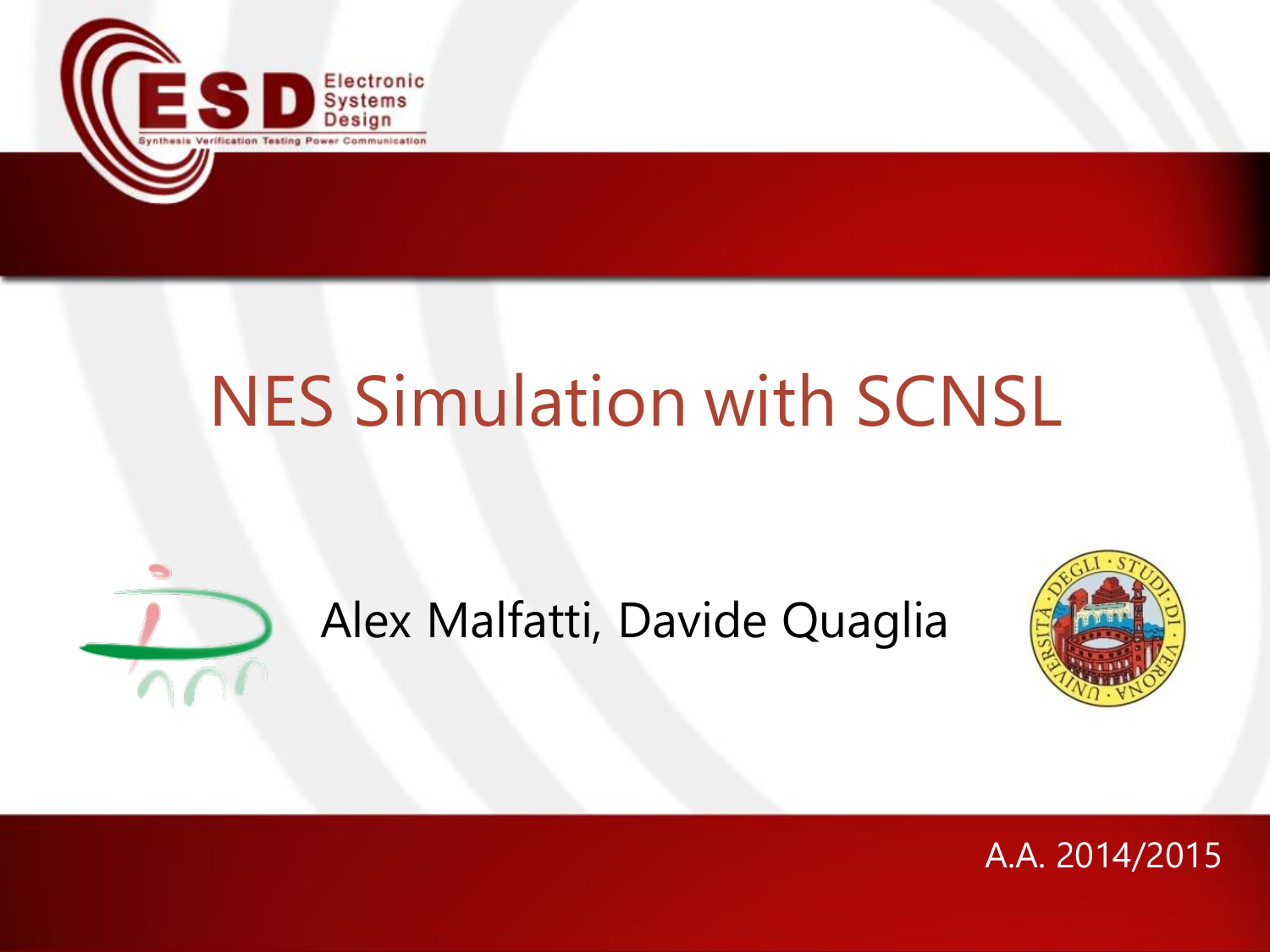#### **Outline**

- Introduction
- Installation & Setup
	- SCNSL
	- Examples
- Network scenario creation
- Exercises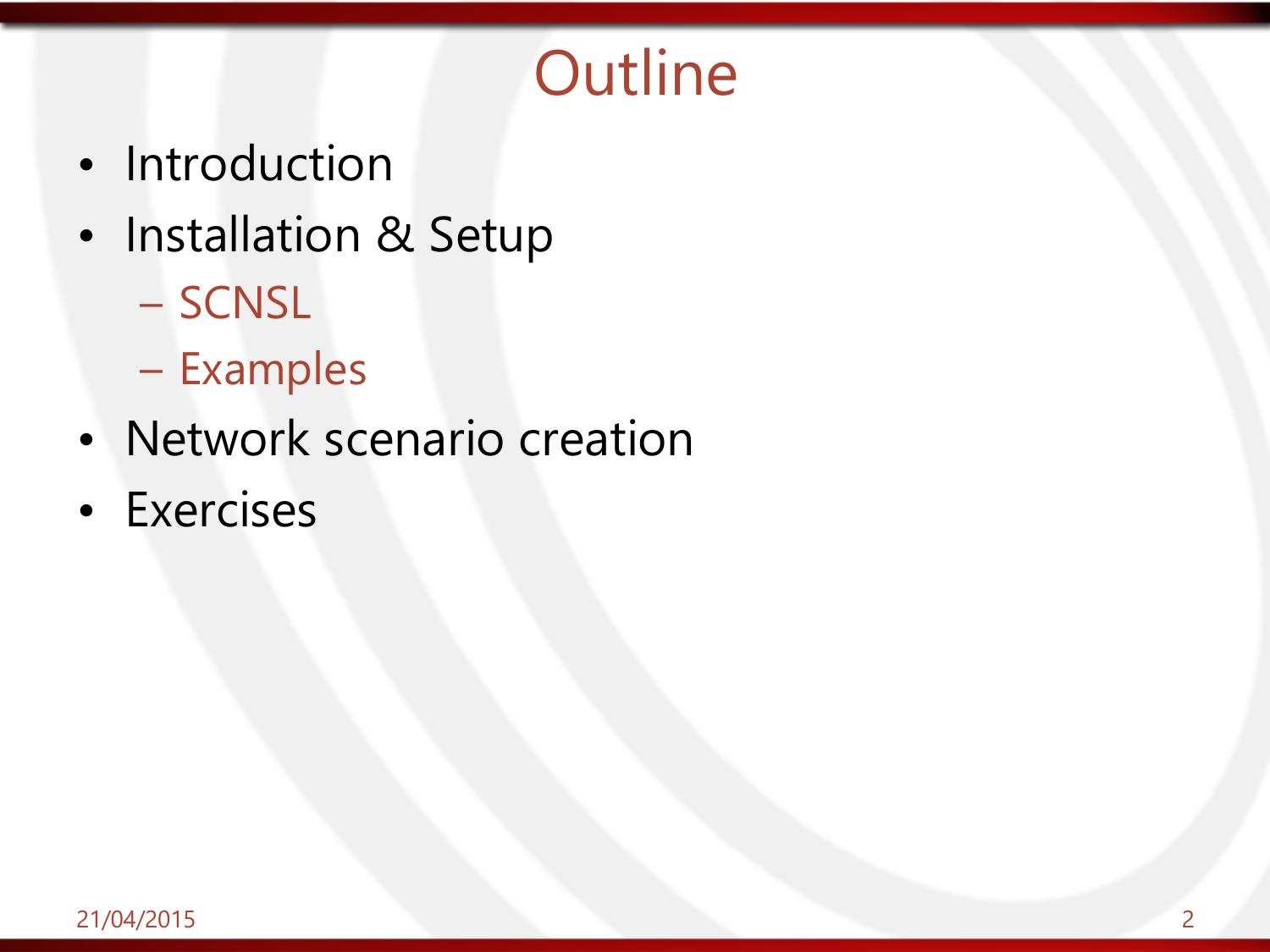# Introduction

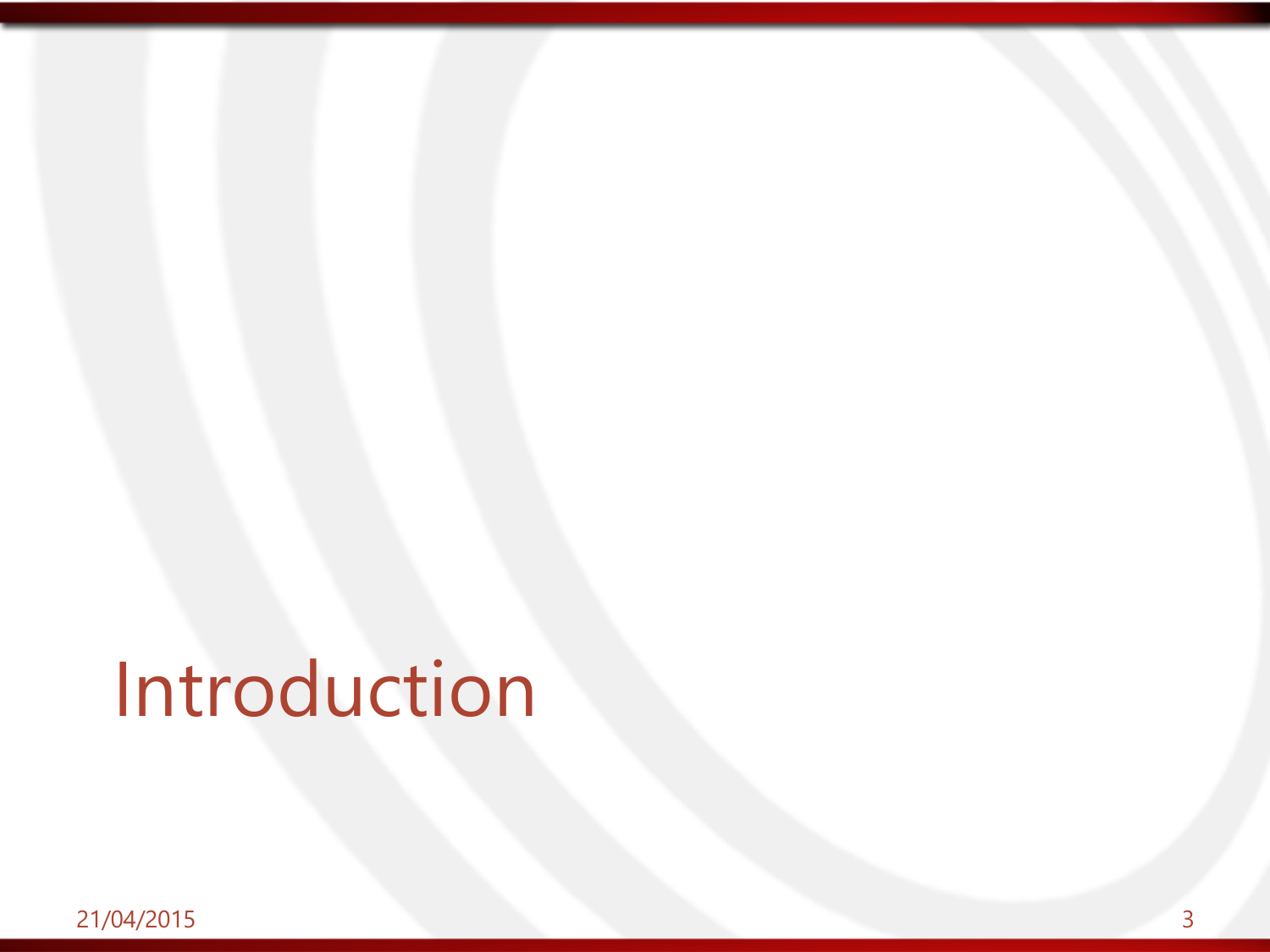#### Network Simulation

• Network simulation allows to reproduce the behavior of both computational and communication aspects of a network, modeling packet-based networks such as Ethernet, wireless LAN and field bus.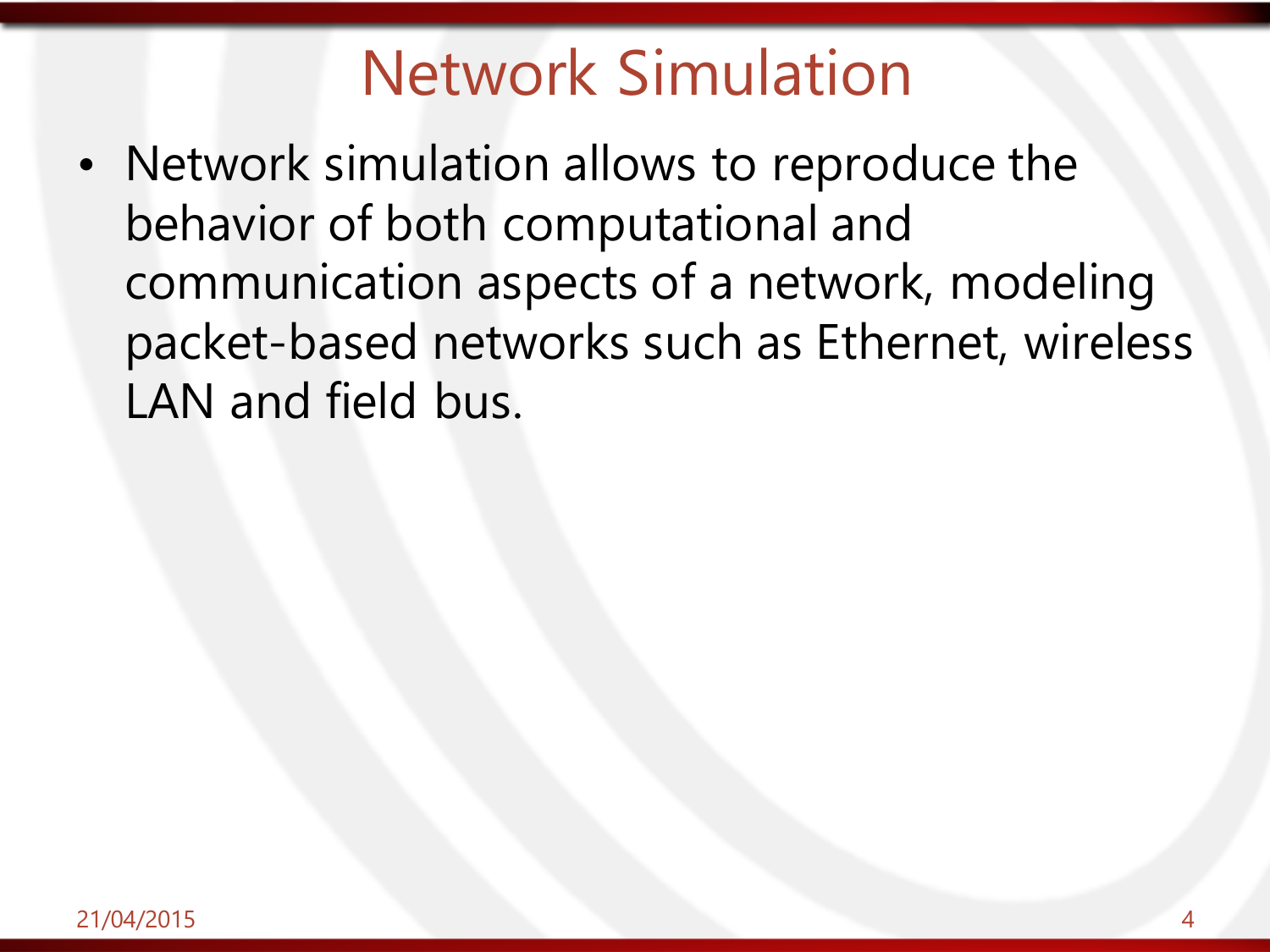#### SystemC Network Simulation Library (SCNSL)

• SCNSL is an extension of SystemC to allow modeling packet-based networks such as wireless networks, Ethernet, and fieldbus. As done by basic SystemC for signals on the bus, SCNSL provides primitives to model packet transmission, reception, contention on the channel and wireless path loss. The use of SCNSL together with **SystemC** allows the easy and complete modeling of distributed applications of networked embedded systems such as wireless sensor networks, routers, and distributed plant controllers.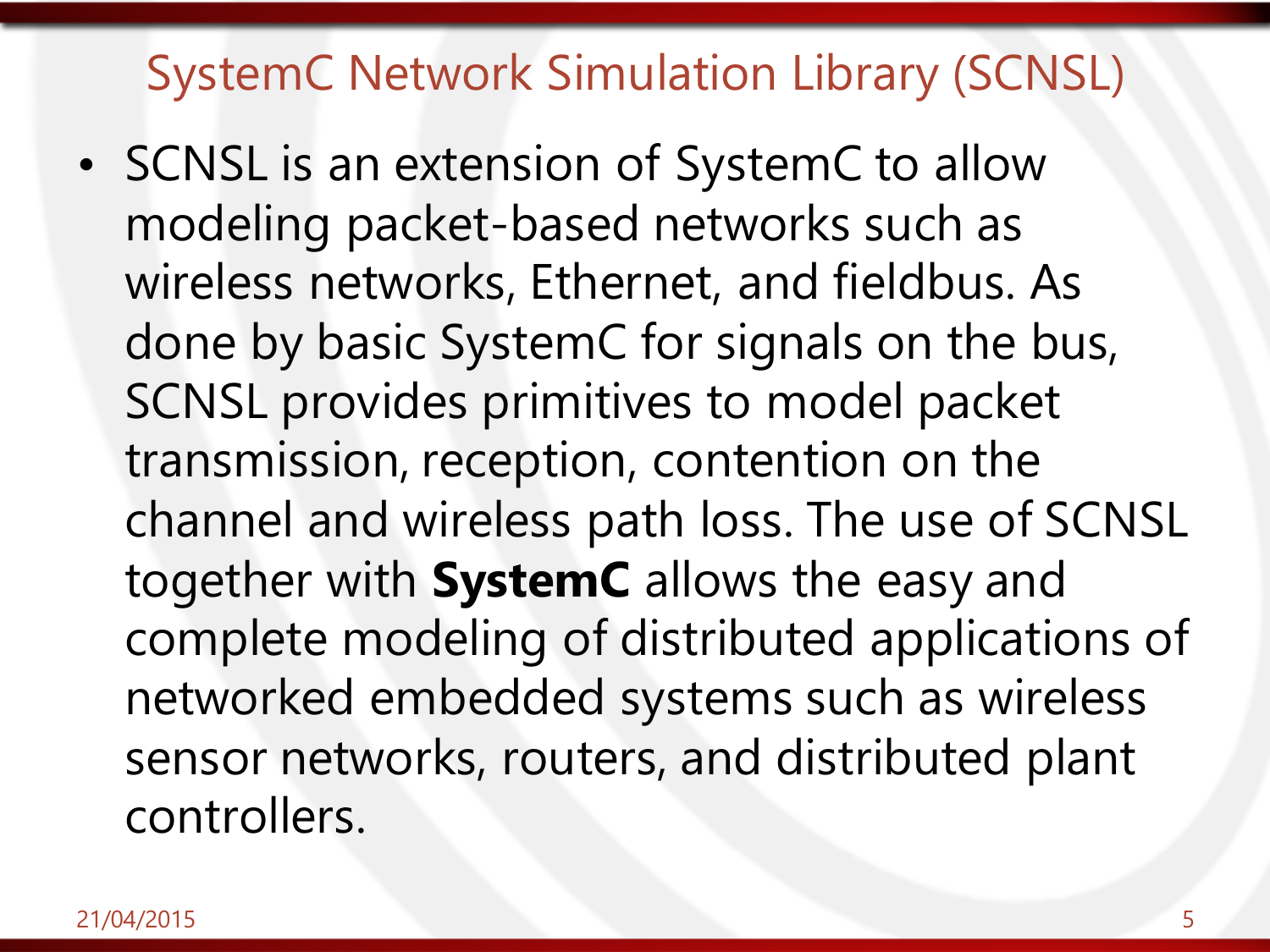#### SCNSL components (1)

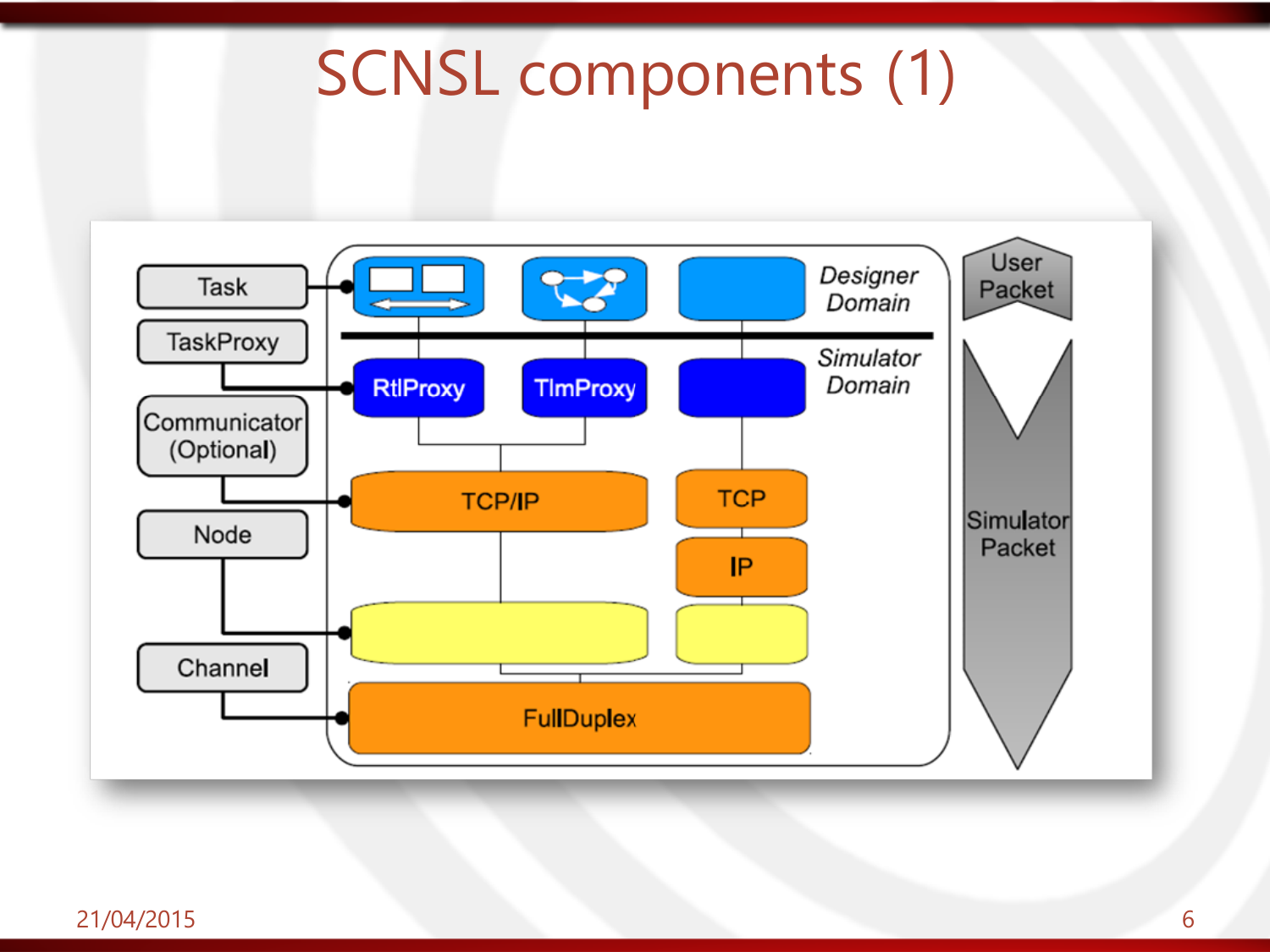## SCNSL components (2)

- Task:
	- The application interacting with the network, that is the system functionality which is under development.
	- Tasks shall be implemented by designers either at RTL or TLM level.
	- From the point of view of the network simulator, a task is just the producer or consumer of packets and therefore its implementation is not important.

For the system designer, task implementation is crucial and many operations are connected to its modeling (i.e., change of abstraction level, validation, fault injection, HW/SW partitioning, mapping to an available platform, synthesis and so forth).

- TaskProxy:
	- Acts as an intermediate layer between designer's domain and simulator domain.
	- Each Task instance is connected to one or more TaskProxy instances and, from the perspective of the network simulation kernel, the TaskProxy instance is the alter-ego of the task. Viceversa, from the point of view of the application, each TaskProxy can represent a sort of socket interface, since it provides the primitives for network communication.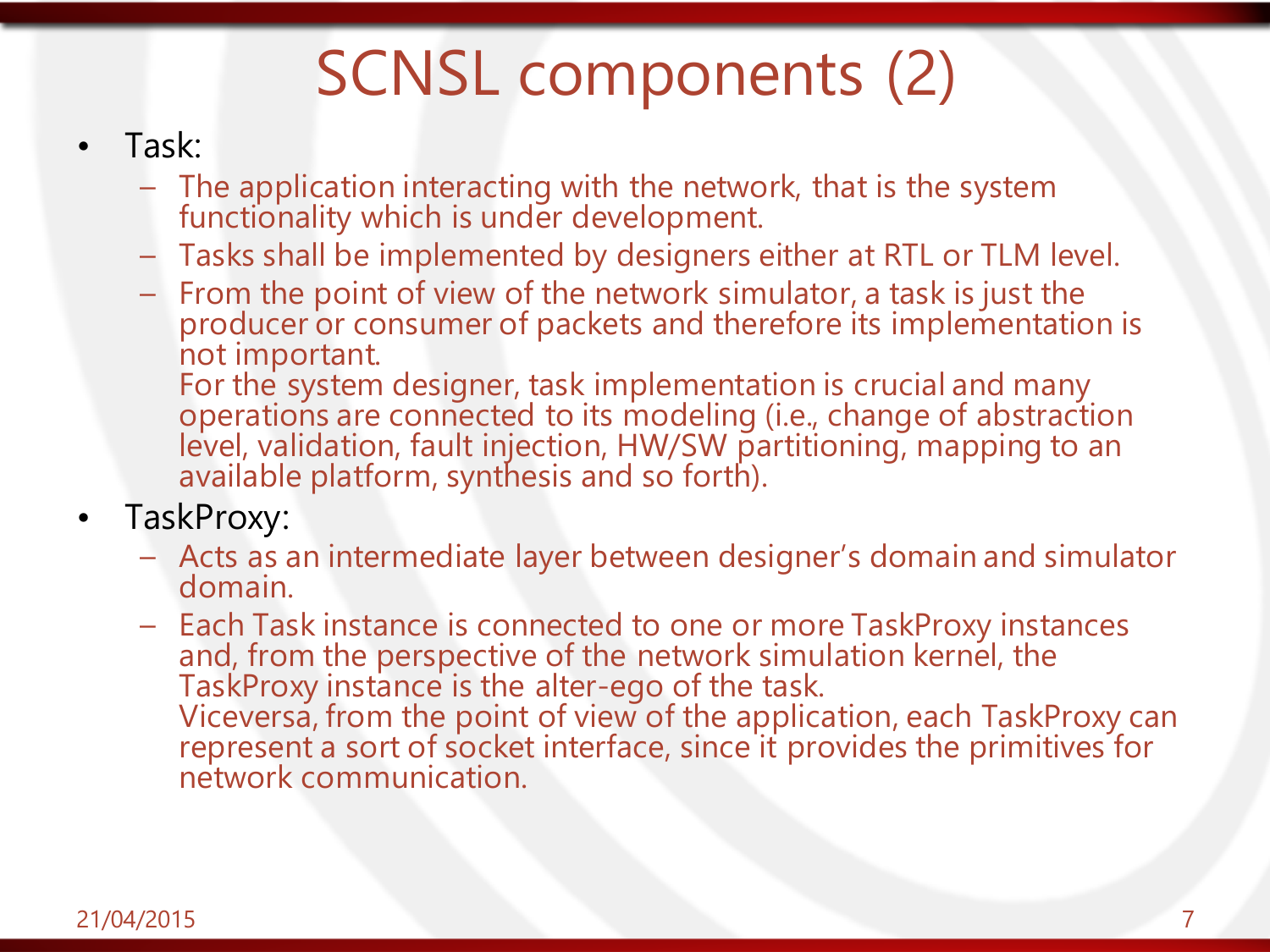## SCNSL components (3)

- Communicator:
	- Element created by SCNSL developers to modify simulation behavior. For example, it can be used to implement queues and protocols.
	- Their presence is not mandatory.
- Node:
	- Abstraction of physical devices.
	- Tasks are hosted on Nodes.
	- Tasks deployed on different nodes shall communicate by using the API provided by SCNSL for the network communication, while tasks deployed on the same node shall communicate by using standard SystemC communication primitives.
- Channel:
	- Models the pysichal transmission channel. For example wired and wireless are available.
- Environment:
	- Models some properties of the surrounding environment, also providing functions to get informations related to the transmissions of packets (e.g., delay, error rate, etc.).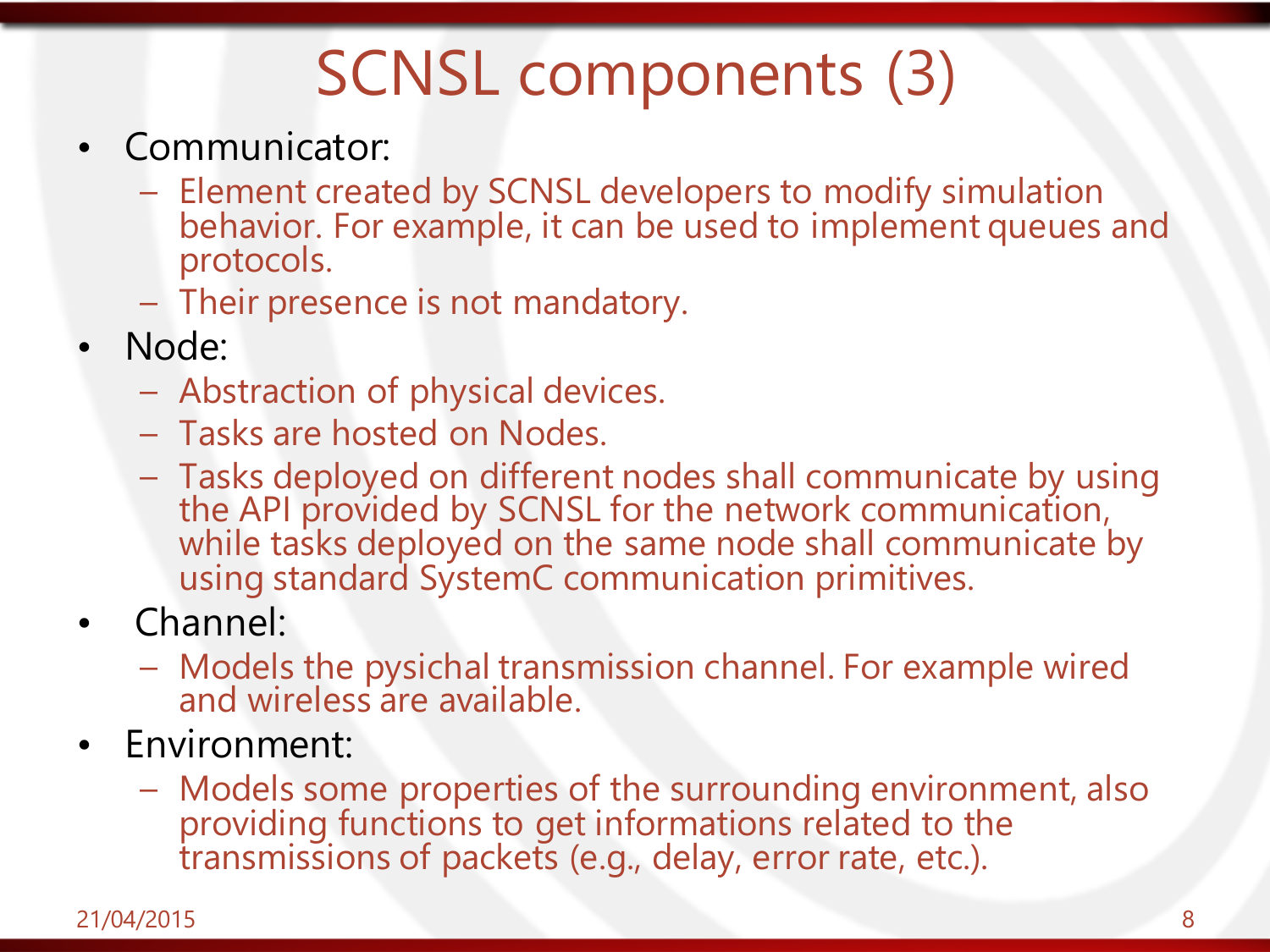# Installation & Setup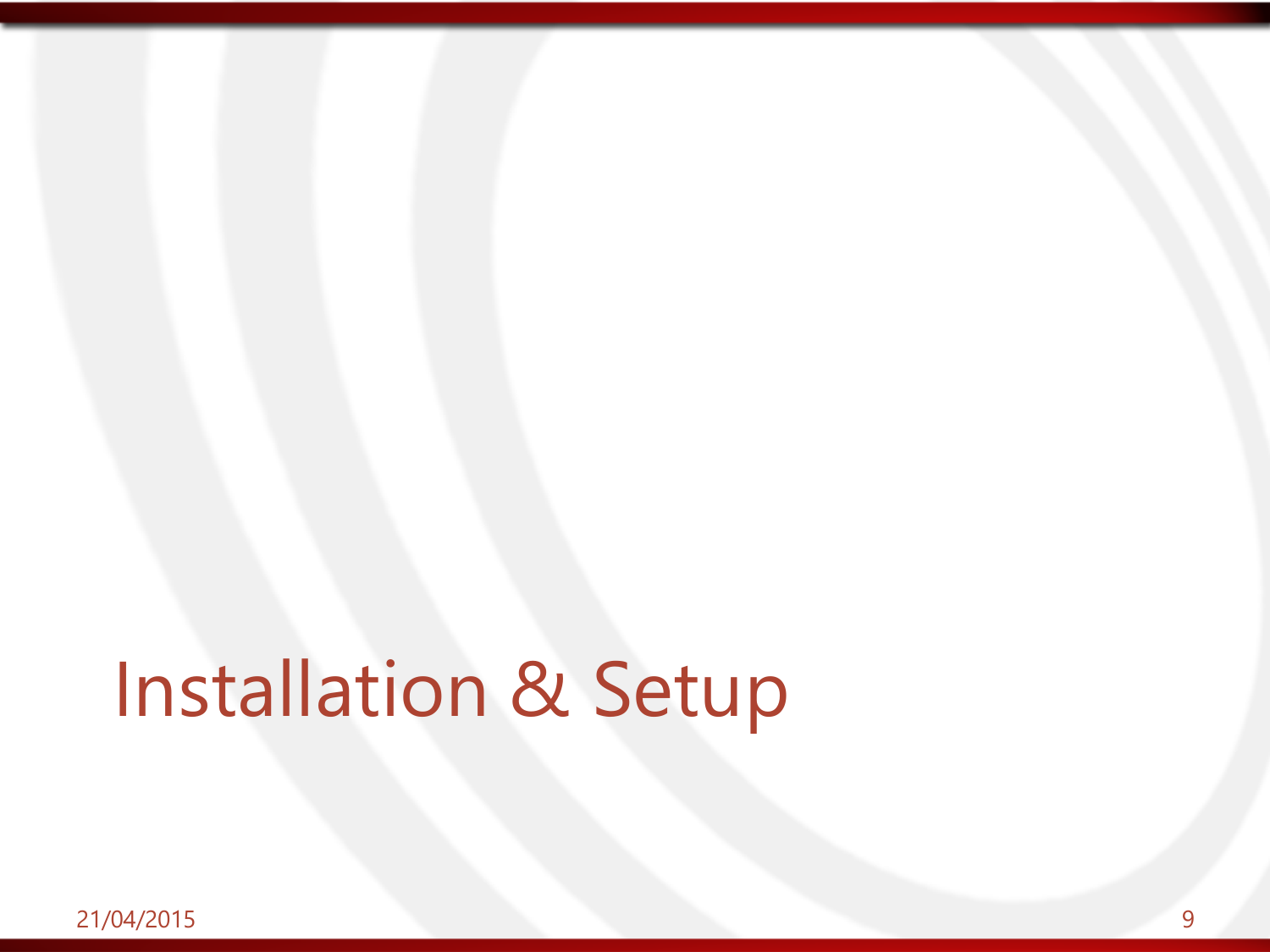#### **Requirements**

- Linux operating system
- SystemC library, version 2.2 or newer
- TLM library 2.0 or newer
- Cmake
- A C++ compiler and a linker
- Doxygen, for the documentation
- Latex, for the documentation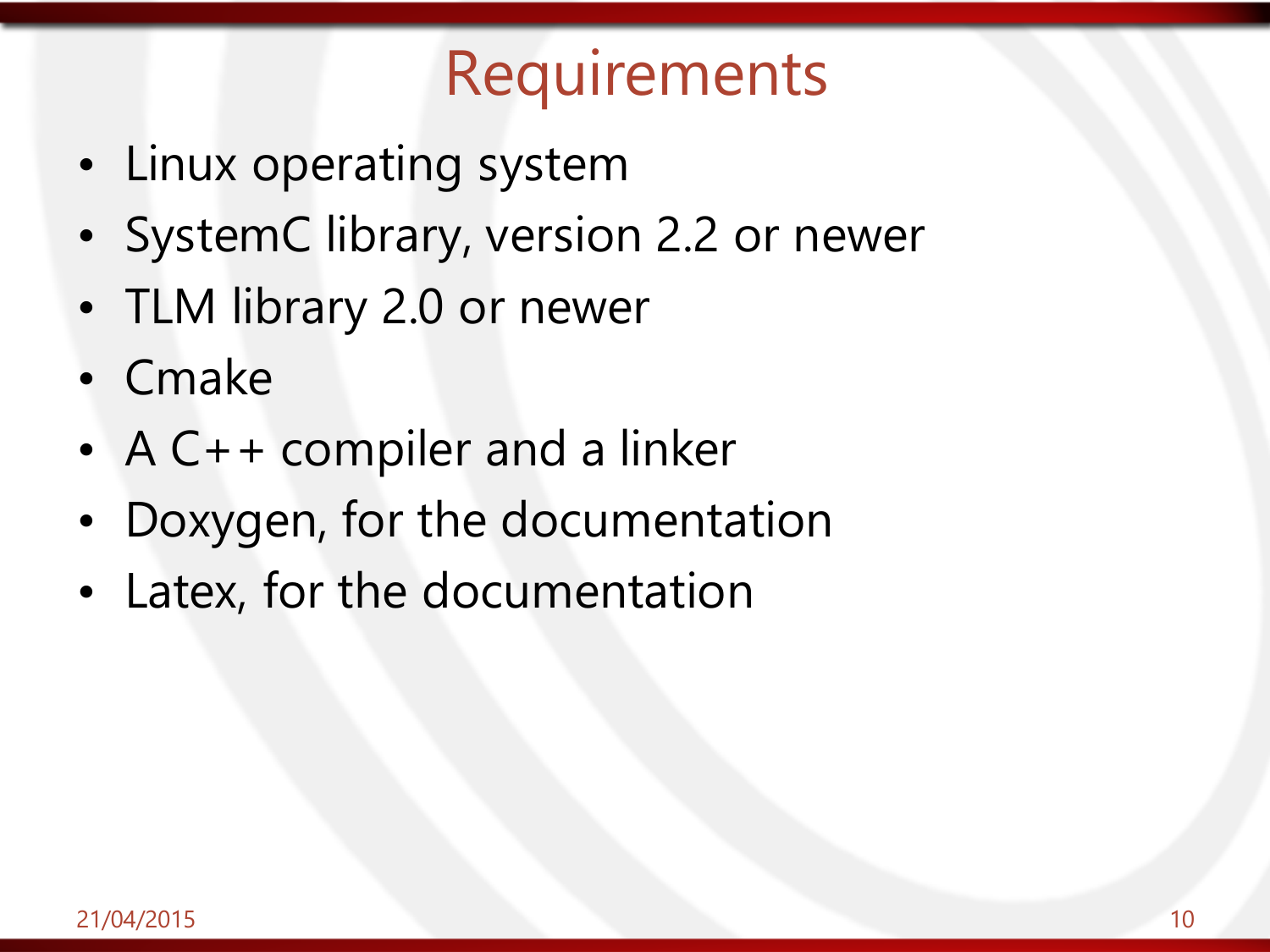# Install SCNSL (1)

- SCNSL is available to download at: https://sourceforge.net/projects/scnsl/
- If you have the version control system «*Bazaar*» (similar to the most well-known «*Git*»), you can get the most updated version of the library, directly from the repository, by using bzr client as follows:

bzr checkout bzr://scnsl.bzr.sourceforge.net/bzrroot/scnsl/trunk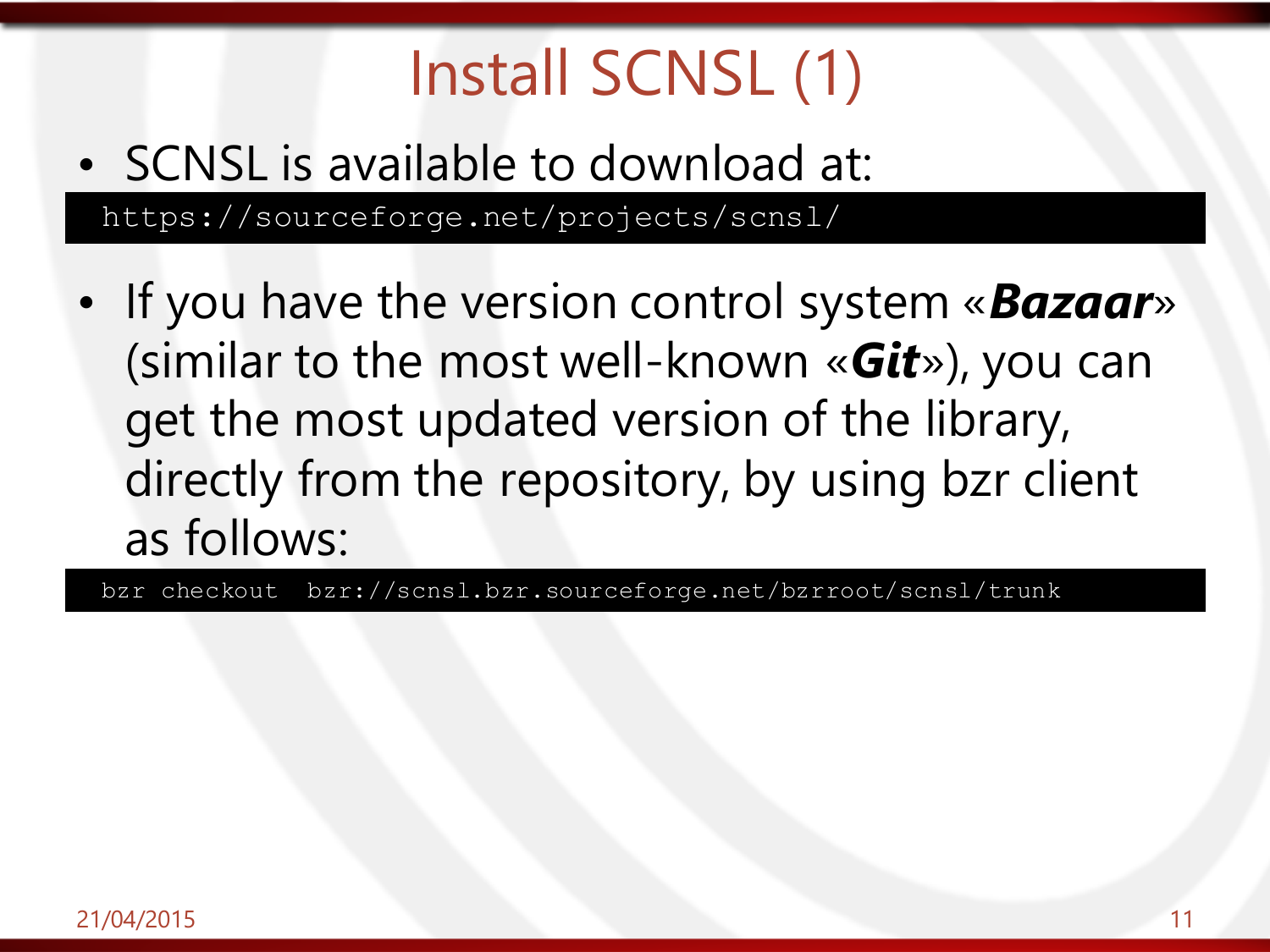## Install SCNSL (2)

- In order to be installed, SCNSL requires that the path to SystemC include and library directories are placed inside the environment variable PATH.
- First export the root directory of SystemC.

1\$ export SYSTEMC\_DIR=/your-systemc-root

• Then add to PATH its include directory,

1\$ PATH=\$PATH:\$SYSTEMC\_DIR/include

- And its library path:
	- If you have a **64** bit machine:
	- 1\$ PATH=\$PATH:\$SYSTEMC\_DIR/lib-linux64

#### – Otherwise:

1\$ PATH=\$PATH:\$SYSTEMC\_DIR/lib-linux32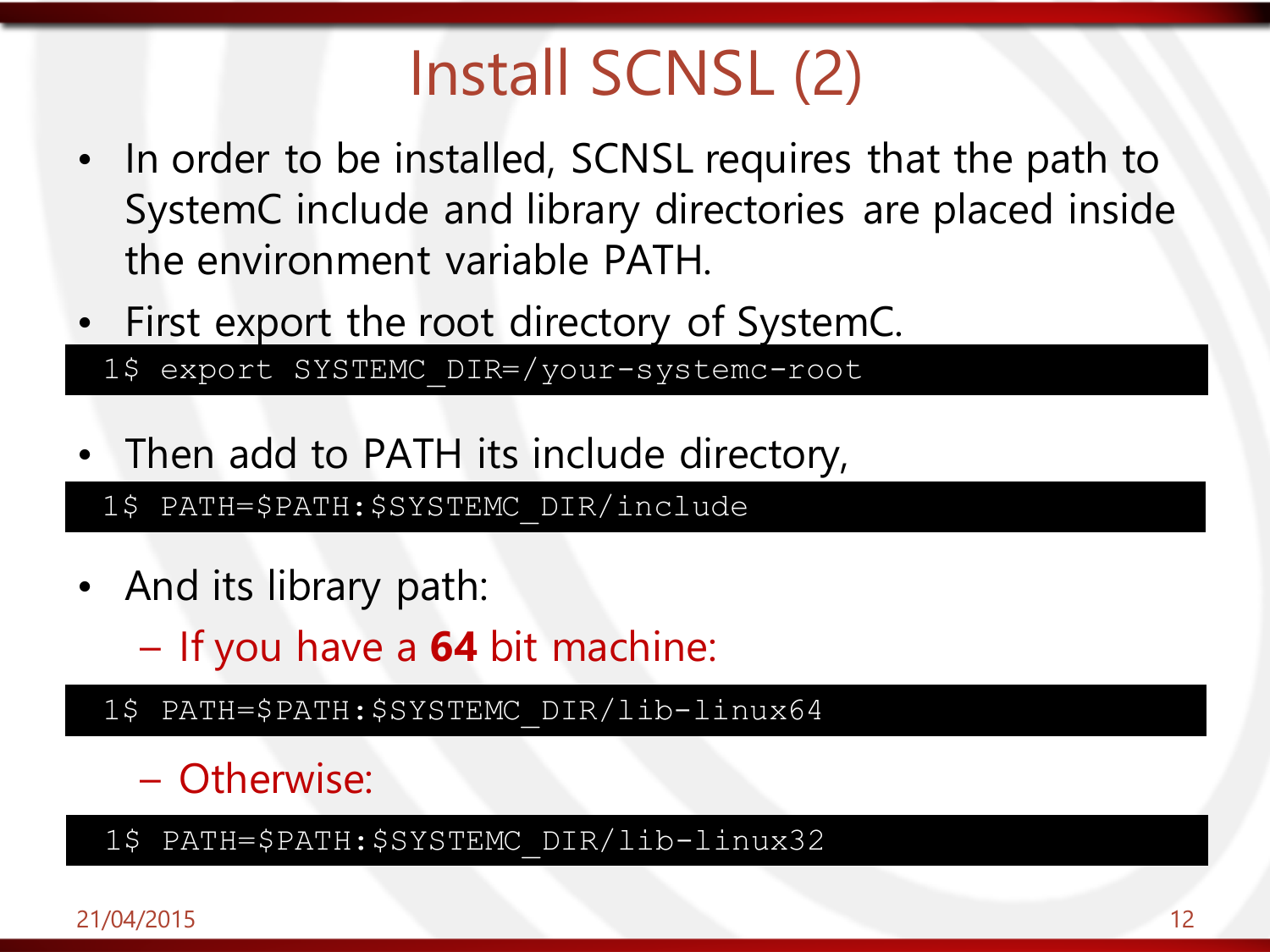## Install SCNSL (3)

• Move inside "**trunk**" directory, create a temporary directory (*e.g.*,"**obj**"), and move into it.

1\$ cd trunk 2\$ mkdir obj 3\$ cd obj

- Run CMake, and optionally, run ccmake to configure other parameters.
	- $15$  cmake  $\ldots$
	- 2\$ ccmake .
- Compile scnsl library.

1\$ make install

• Compile all the tests.

1\$ make tests

• Optionally generate the documentation.

1\$ make doc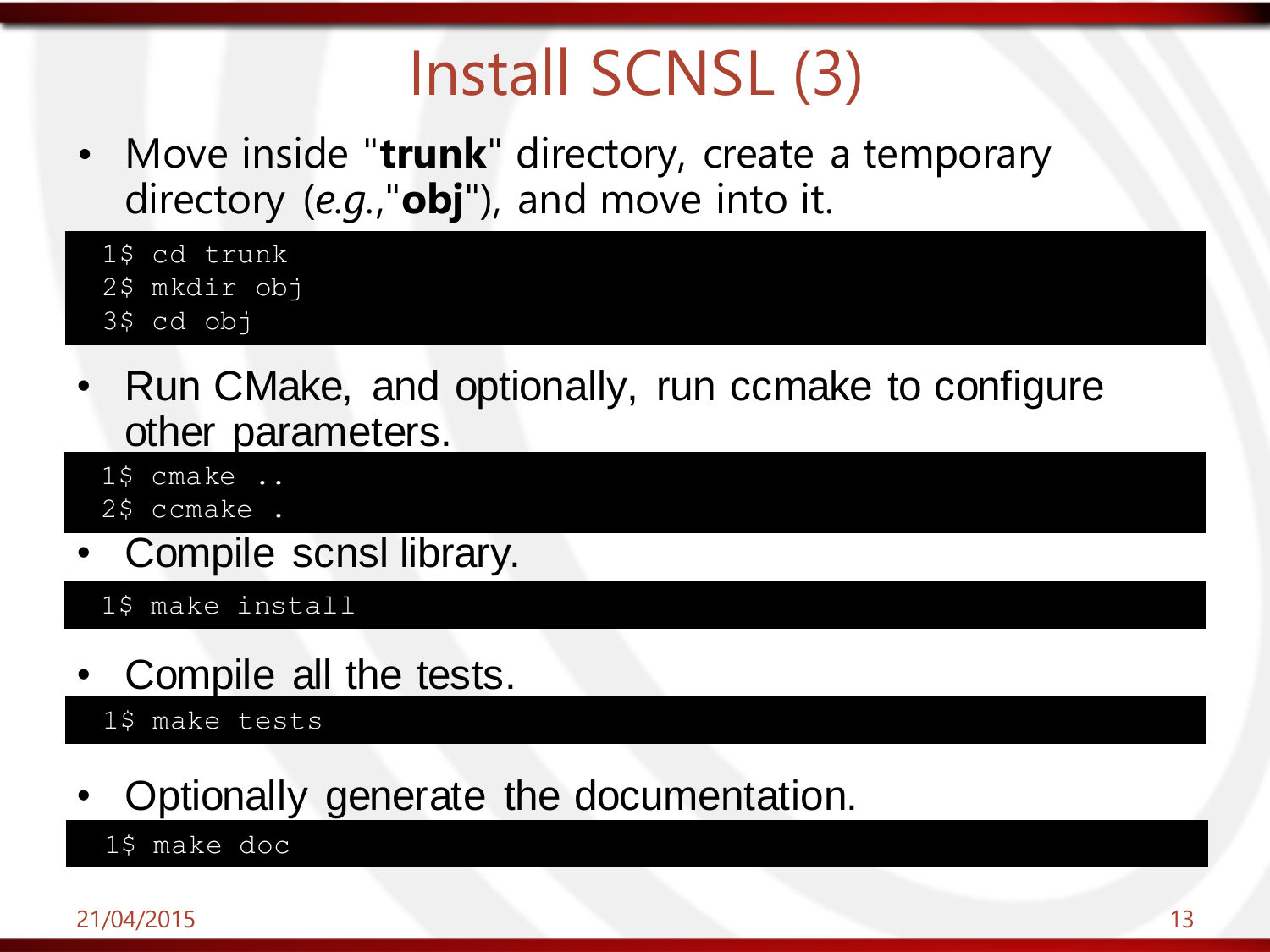### Install SCNSL (4)

- The previously procedure **do not compile** the examples, but only the SCNSL library.
	- Output libraries will be placed into the "*lib/*" directory.
	- Relative headers into "*include/*" directory.
	- Generated documentation will be installed into the "*doc/*" directory.
- In order to use the scnsl library, remember to add to
	- The *LD\_LIBRARY\_PATH* environment variable the directory into which the SCNSL **library** is located.
	- *The PATH* environment variable the **include** directory of SCNSL.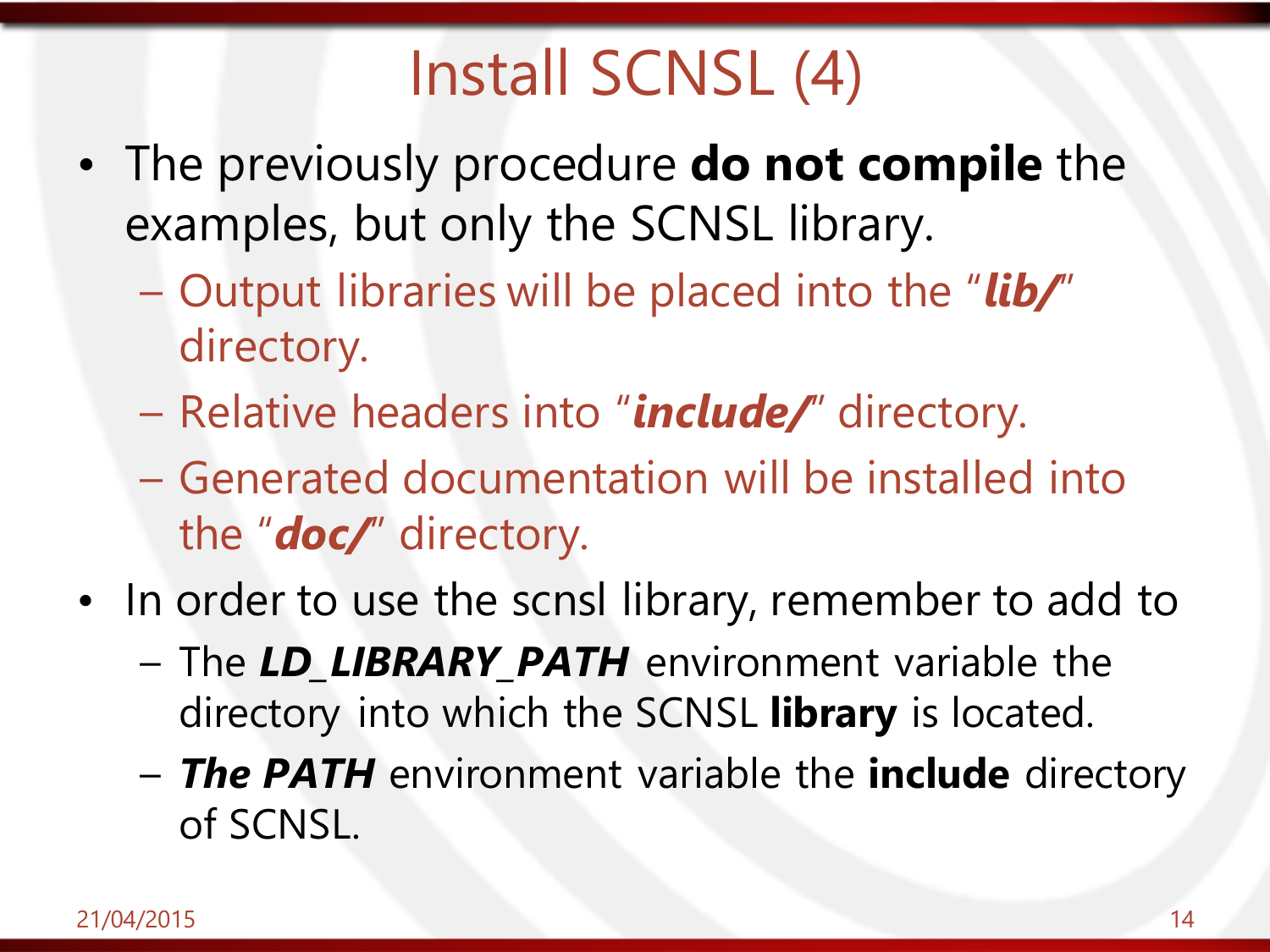#### Install SCNSL in UNIVR

• Download and untar the «*scnsl.tar.gz*» in your home directory (or wherever you prefer).

#### 1\$ tar –xzvf scnsl.tar.gz

- Create the "*obj*/" folder.
- From inside "*obj/*", export SystemC **include** and **library** paths by using the script inside "*scripts/*" forlder.

1\$ source ../scripts/env-setup.sh

• Execute the procedure explained from slide 13 onwards.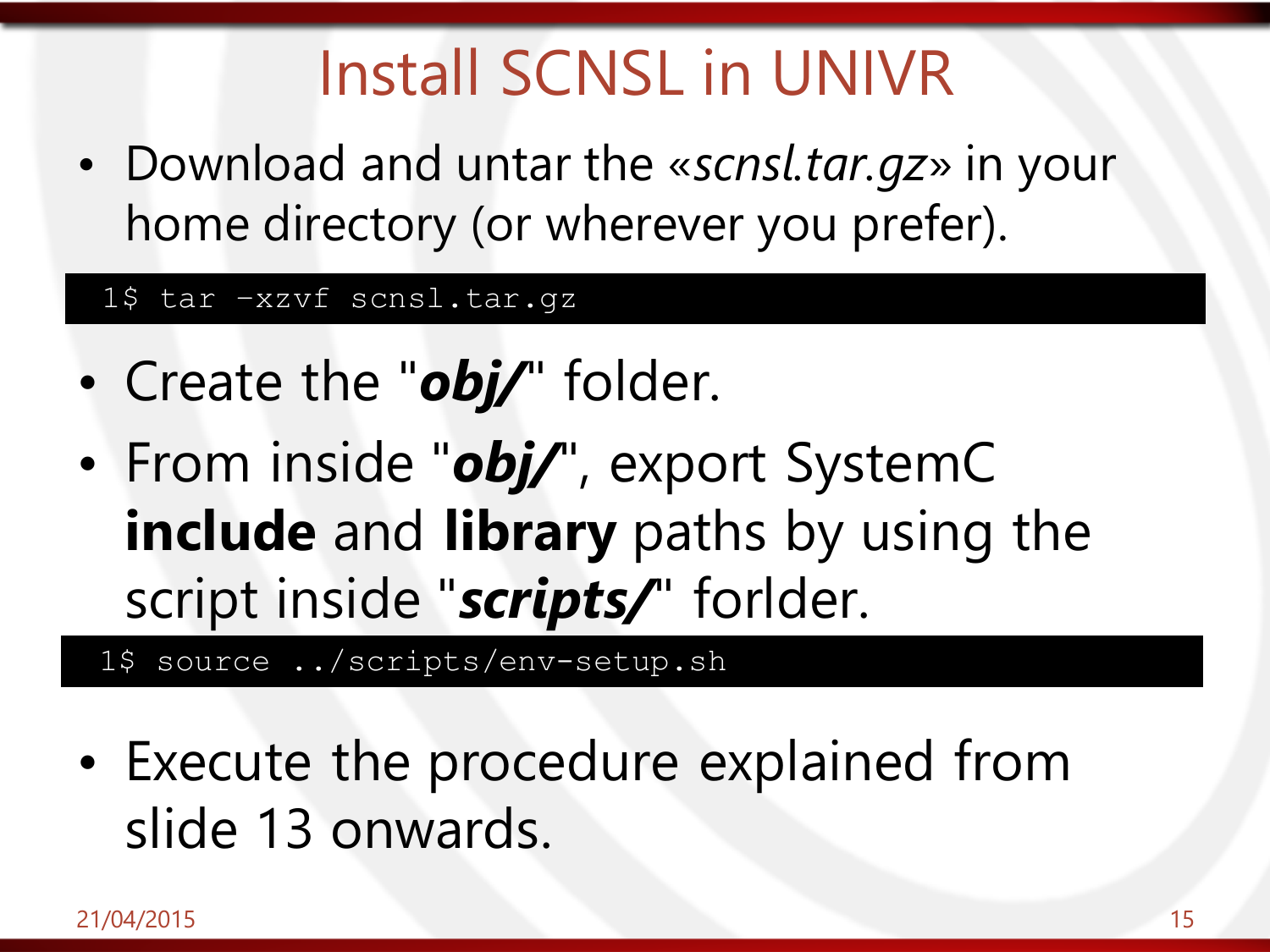# Network scenario creation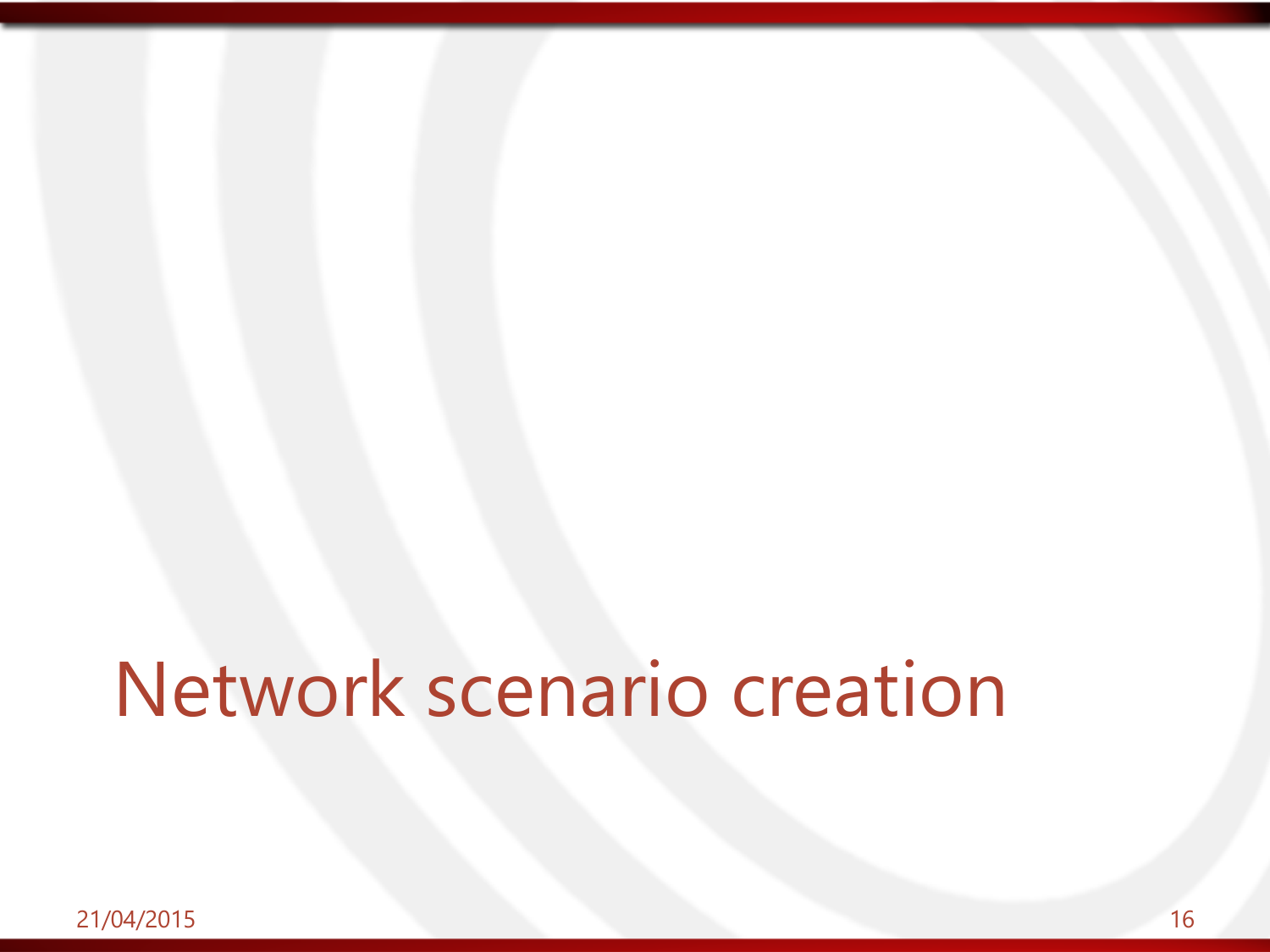#### Custom scenario (1)

- In general the steps to follow when creating a network scenario in SCNSL are:
	- Instanciate the SCNSL Simulator.
	- Instanciate the environment.
	- Instanciate nodes.
	- Instanciate channels.
	- Bind nodes to channels, and set node's properties.
	- Instanciate tasks.
	- Instanciate communicators (optional).
	- Bind tasks, communicators (optional) and channels.
	- Set tracing features.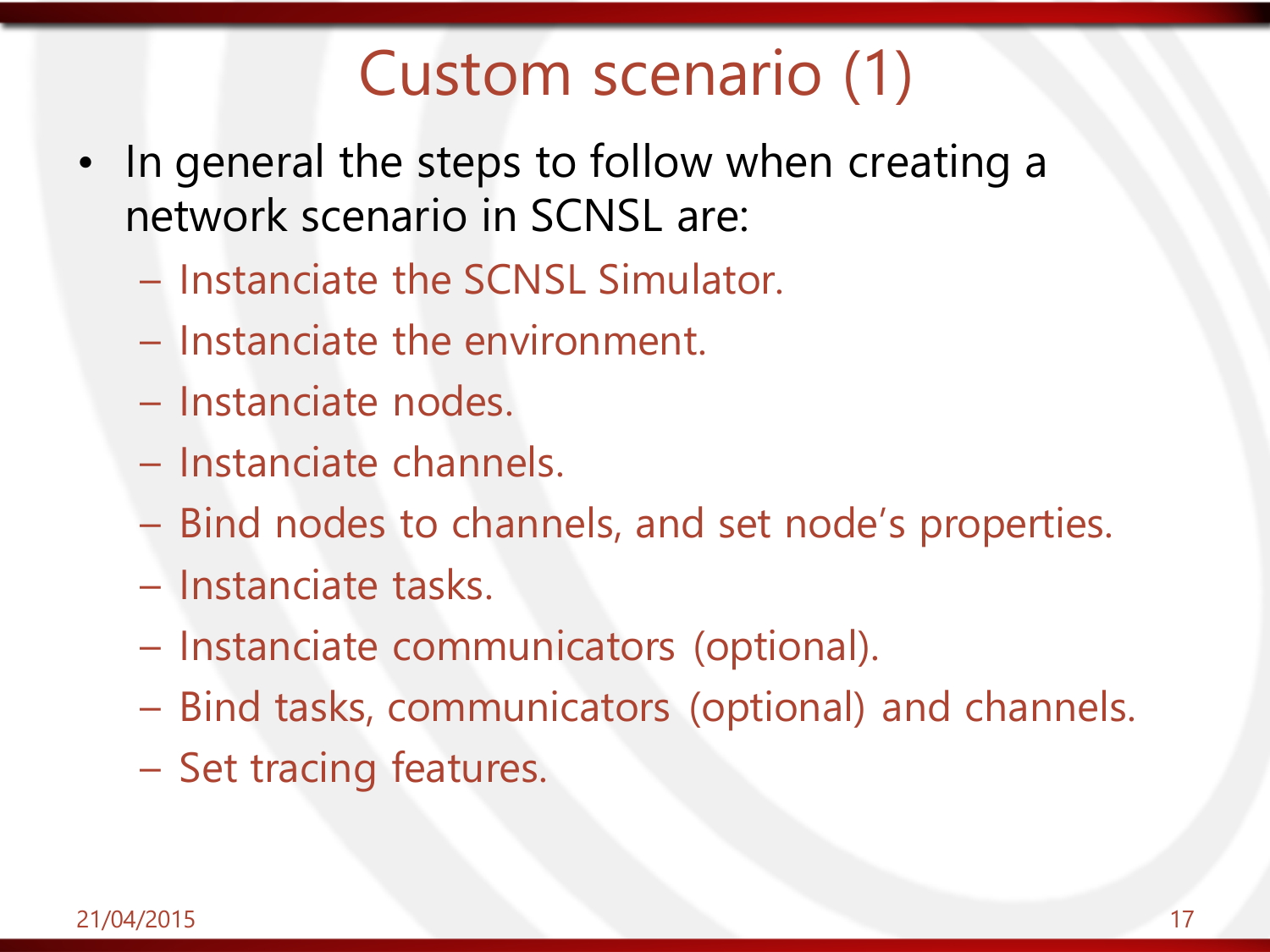#### Custom scenario (2)

#### • SCNSL Simulator creation:

Scnsl::Setup::Scnsl t \* sim = Scnsl::Setup::Scnsl t::get instance();

- It is important, first of all, to create an instance of SCNSL Simulator; the instance is a singleton and provides the methods for creating the scenario components.
- Environment creation:

Scnsl::Utils::DefaultEnvironment\_t::createInstance( *ALPHA\_VALUE )*;

– This object can be used to model, manage and get some properties related to the environment.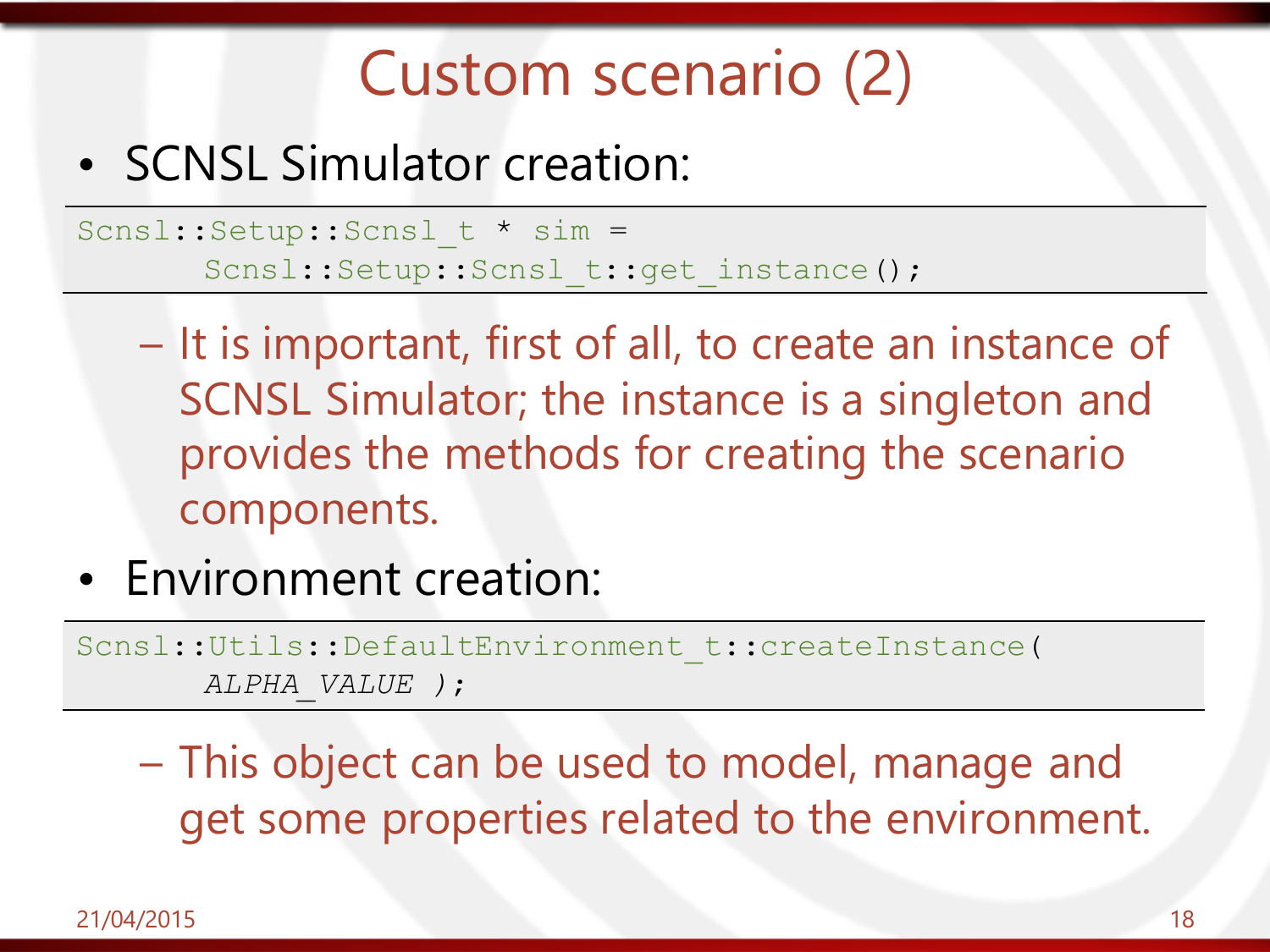#### Custom scenario (3)

• Node creation:

Scnsl::Core::Node t \* *NODE NAME* = sim->createNode();

• Channel setup and creation:

```
CoreChannelSetup_t NAME_OF_SETUP;
NAME_OF_SETUP.name = "full_duplex_channel";
NAME_OF_SETUP.extensionId = "core";
NAME_OF_SETUP.channel_type(
      CoreChannelSetup_t::FULL_DUPLEX );
NAME_OF_SETUP.capacity = 1000;
NAME_OF_SETUP.capacity2 = 1000;
NAME_OF_SETUP.delay =
      sc_core::sc_time( 1, sc_core::SC_MS );
```

```
Scnsl::Core::Channel if t * CHANNEL NAME =
      sim->createChannel( NAME_OF_SETUP );
```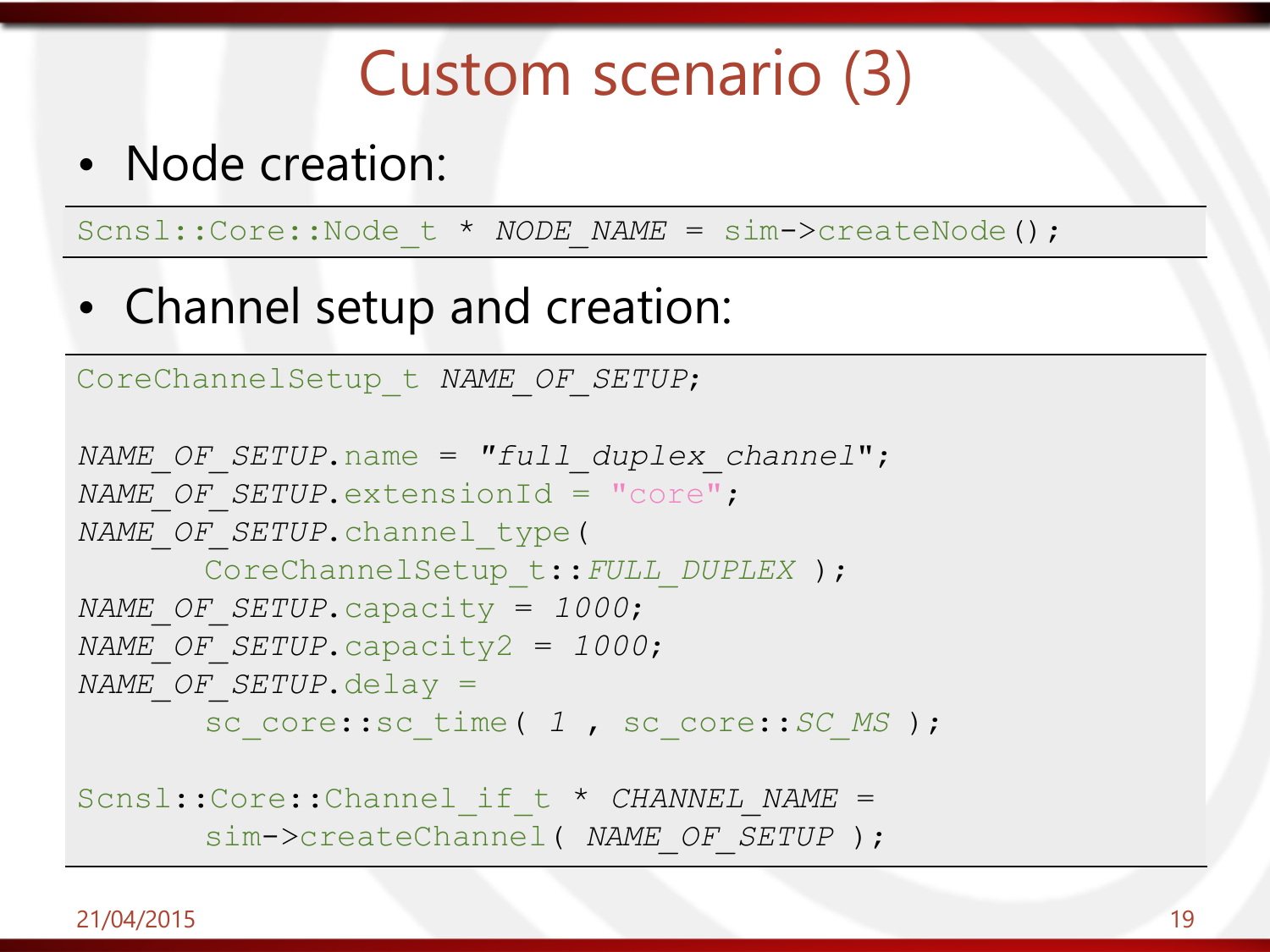#### Custom scenario (4)

#### • Node's properties setup:

BindSetup\_base\_t *BIND\_SETUP\_NAME*;

```
BIND_SETUP_NAME.extensionId = "core";
BIND_SETUP_NAME.bindIdentifier = "bind_id";
BIND_SETUP_NAME.destinationNode = DESTINATION_NAME;
BIND_SETUP_NAME.node_binding.bitrate =
      Scnsl::Protocols::YOUR_PROTOCOL::BITRATE;
BIND_SETUP_NAME.node_binding.transmission_power = 100;
BIND_SETUP_NAME.node_binding.receiving_threshold = 10;
BIND_SETUP_NAME.node_binding.x = 1;
BIND_SETUP_NAME.node_binding.y = 1;
BIND_SETUP_NAME.node_binding.z = 1;
```
#### • Node to channel binding:

sim->bind( *NODE\_NAME* , *CHANNEL\_NAME* , *BIND\_SETUP\_NAME* );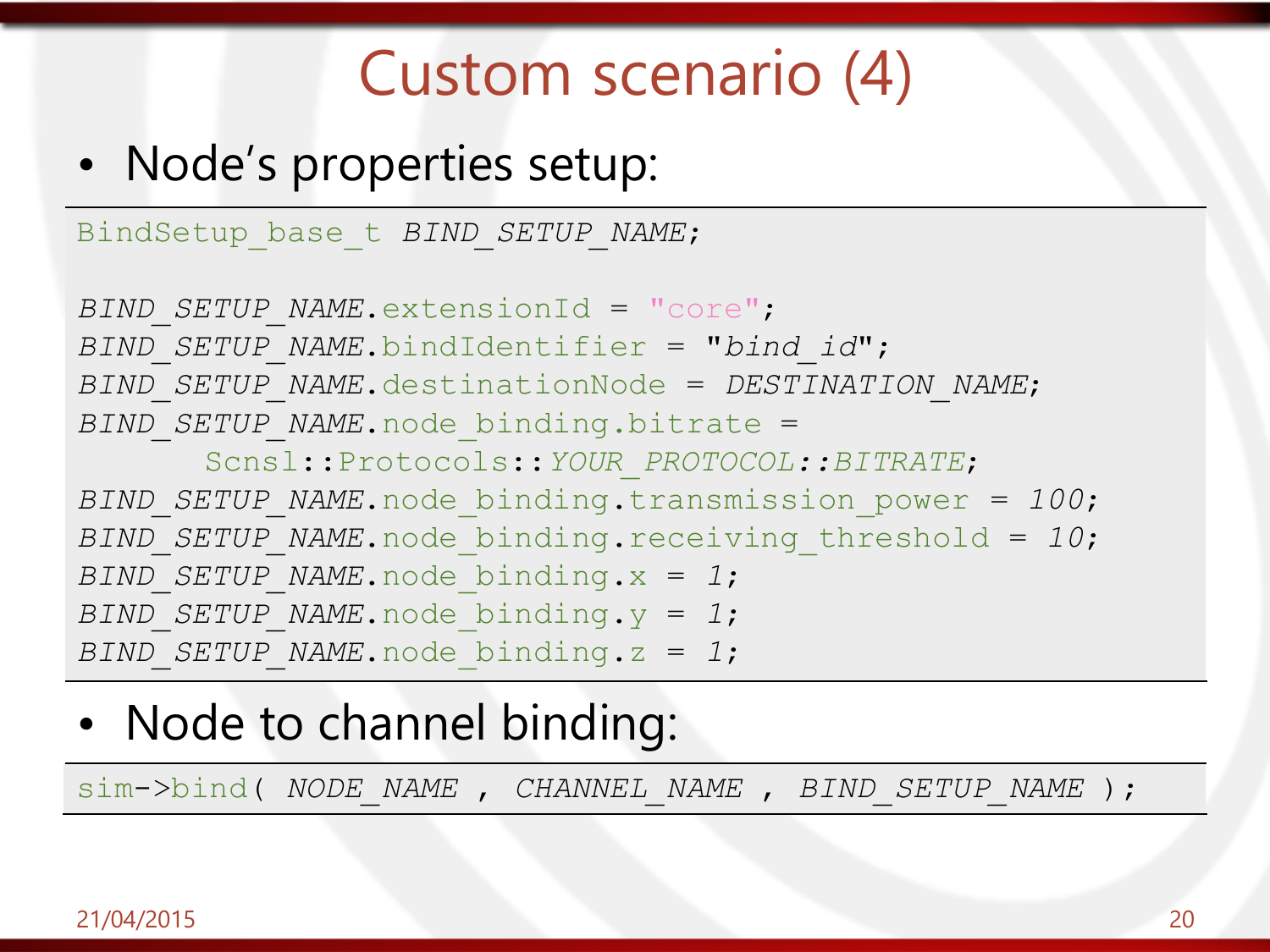#### Custom scenario (5)

• Task creation:

MYTASK\_T \* *TASK\_NAME*( "*task\_name*" , *TASK\_ID* , *NODE\_NAME* , *PROXIES* );

• Communicator creation (optional):

CoreCommunicatorSetup\_t *COMMUNICATOR\_SETUP*;

*COMMUNICATOR\_SETUP*.extensionId = "*core*"; *COMMUNICATOR\_SETUP*.name = "*the\_communicator\_name*"; *COMMUNICATOR\_SETUP*.type =

CoreCommunicatorSetup\_t::*MAC\_802\_15\_4*; *COMMUNICATOR\_SETUP*.node = *NODE\_OF\_THE\_COMMUNICATOR*;

*// Eventually set here other properties...*

Scnsl::Core::Communicator if t \* *REFERENCE\_PROTOCOL\_COMMUNICATOR* = sim->createCommunicator( *COMMUNICATOR\_SETUP* );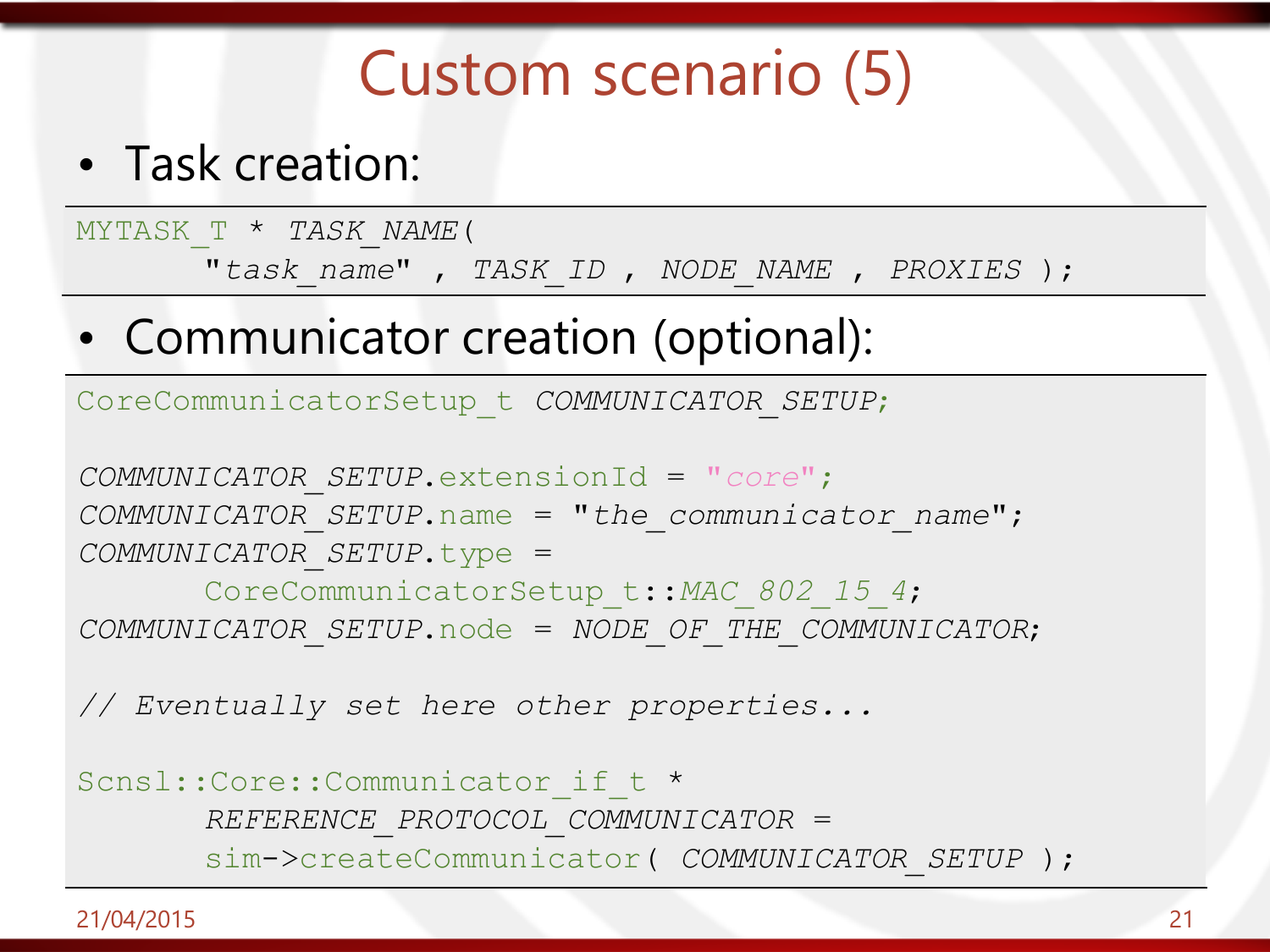#### Custom scenario (6)

#### • Task to channel binding, using a communicator:

sim->bind( *REFERENCE\_TASK\_NAME* , *DESTINATION\_TASK\_NAME* , *REFERENCE\_CHANNEL\_NAME* , *BIND\_SETUP\_NAME* , *REFERENCE*\_*COMMUNICATOR\_NAME* );

- The destination task can be NULL for broadcast transmission or if the reference task is a receiver task;
- For each *TaskProxy* related to a Task, there must be the corresponding binding Task/Channel/(Communicator).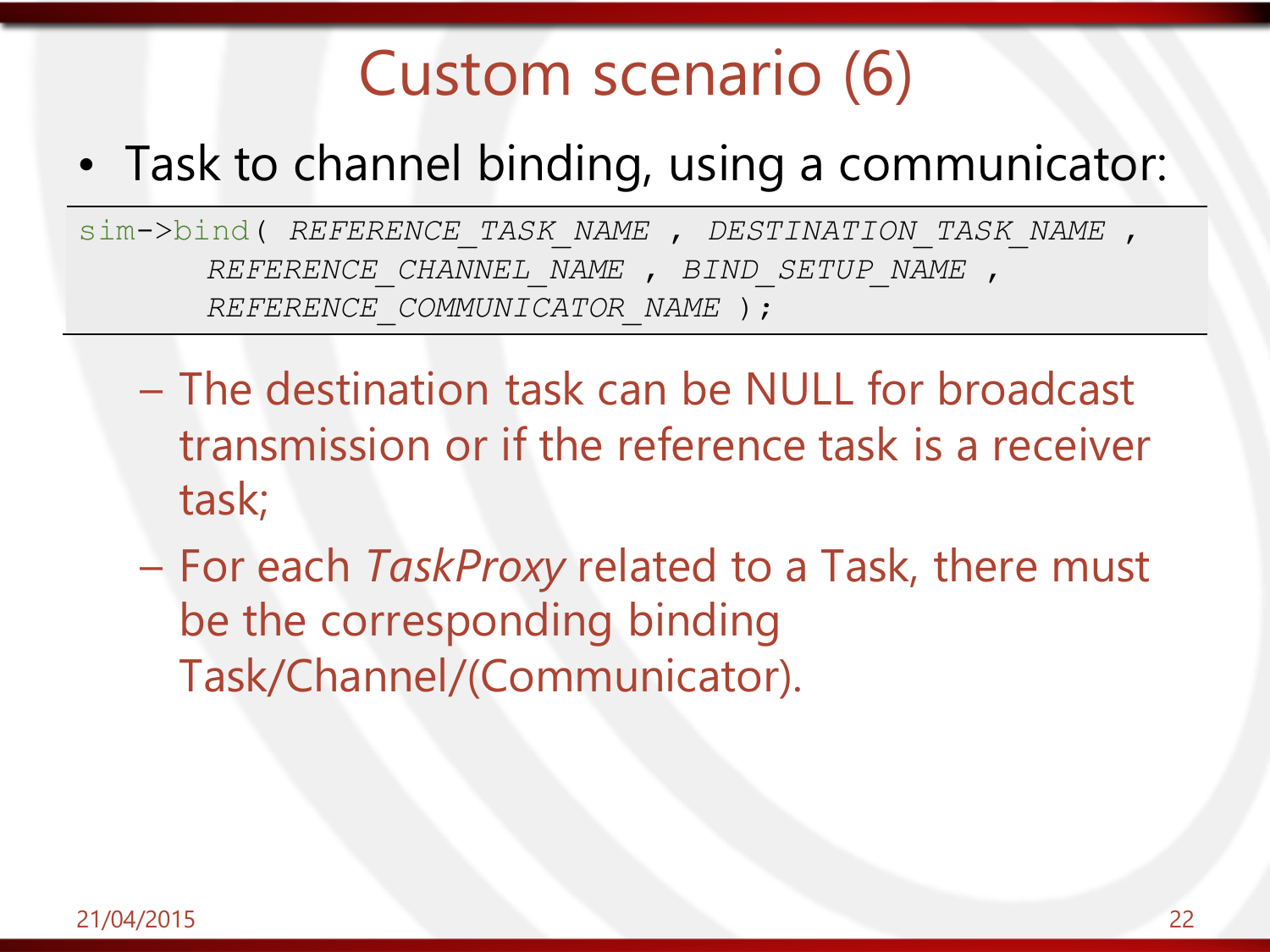## Binding mechanism (1)

• First, for each transmission between pairs of tasks must be defined a unique *bindIdentifier* as follows:

*BIND\_SETUP\_NAME*.bindIdentifier = "*bind\_id*";

- This identifier will be used by the reference task to set the TaskProxy specific of the destination task.
- Then, each node has to be bound which each channel to which it is connected.

sim->bind( *NODE\_NAME* , *CHANNEL\_NAME* , *BIND\_SETUP\_NAME* );

– The BindSetup object (*BIND\_SETUP\_NAME*) is used to set some node's properties, in addition to the *bindIdentifier*.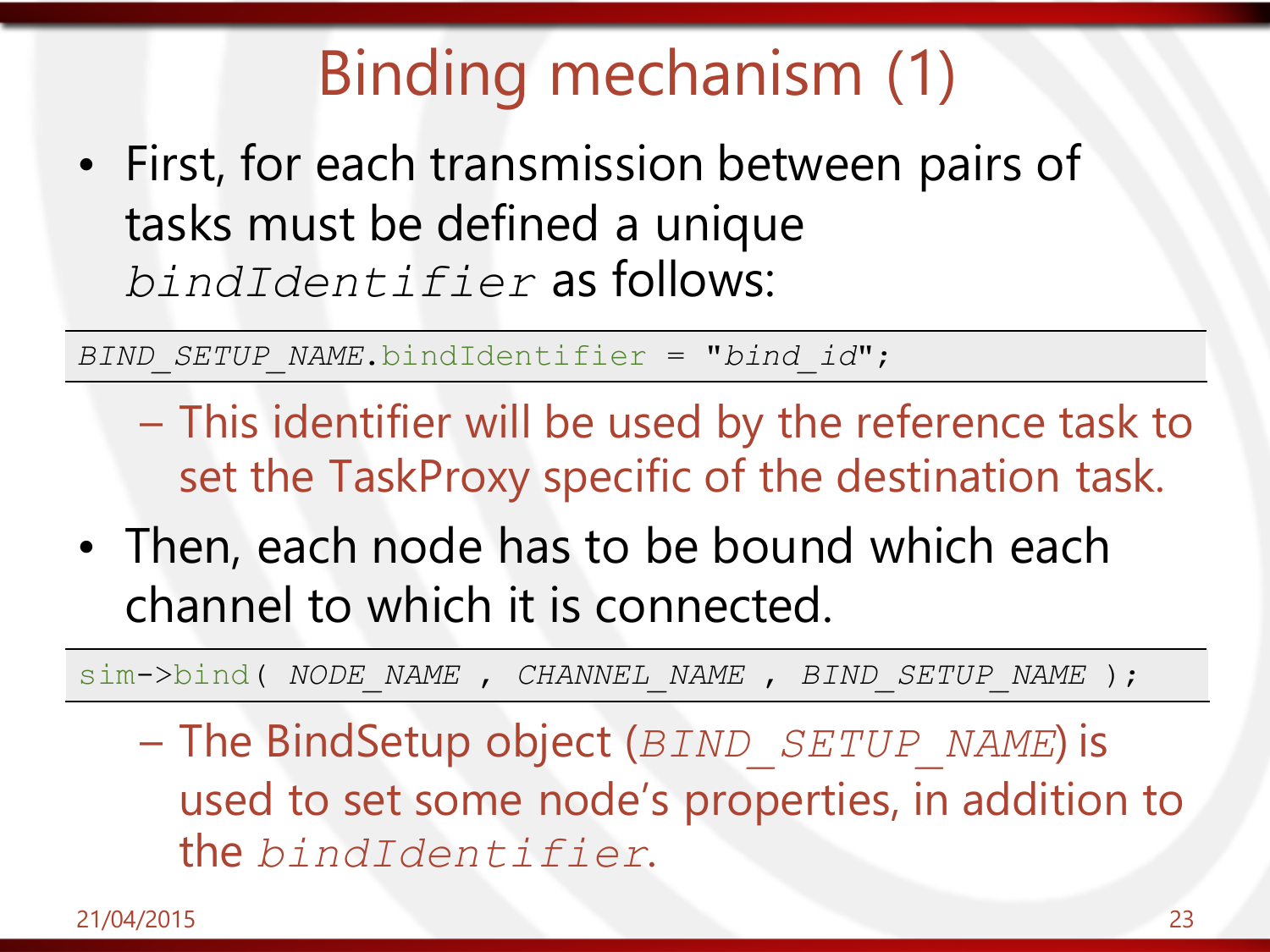# Binding mechanism (2)

• Finally, for each task and for each proxy defined on its creation …

MYTASK\_T \* *TASK\_NAME*(

"*task\_name*" , *TASK\_ID* , *NODE\_NAME* , *PROXIES* );

- … the task must be bound with:
- Destination task, if it is a sender task in a one to one transmission; otherwise NULL;
- Channel hosting the transmission;
- BindSetup object;
- Communicator object (optional)

sim->bind( *REFERENCE\_TASK\_NAME* , *DESTINATION\_TASK\_NAME* , *REFERENCE\_CHANNEL\_NAME* , *BIND\_SETUP\_NAME* , *REFERENCE*\_*COMMUNICATOR\_NAME* );

.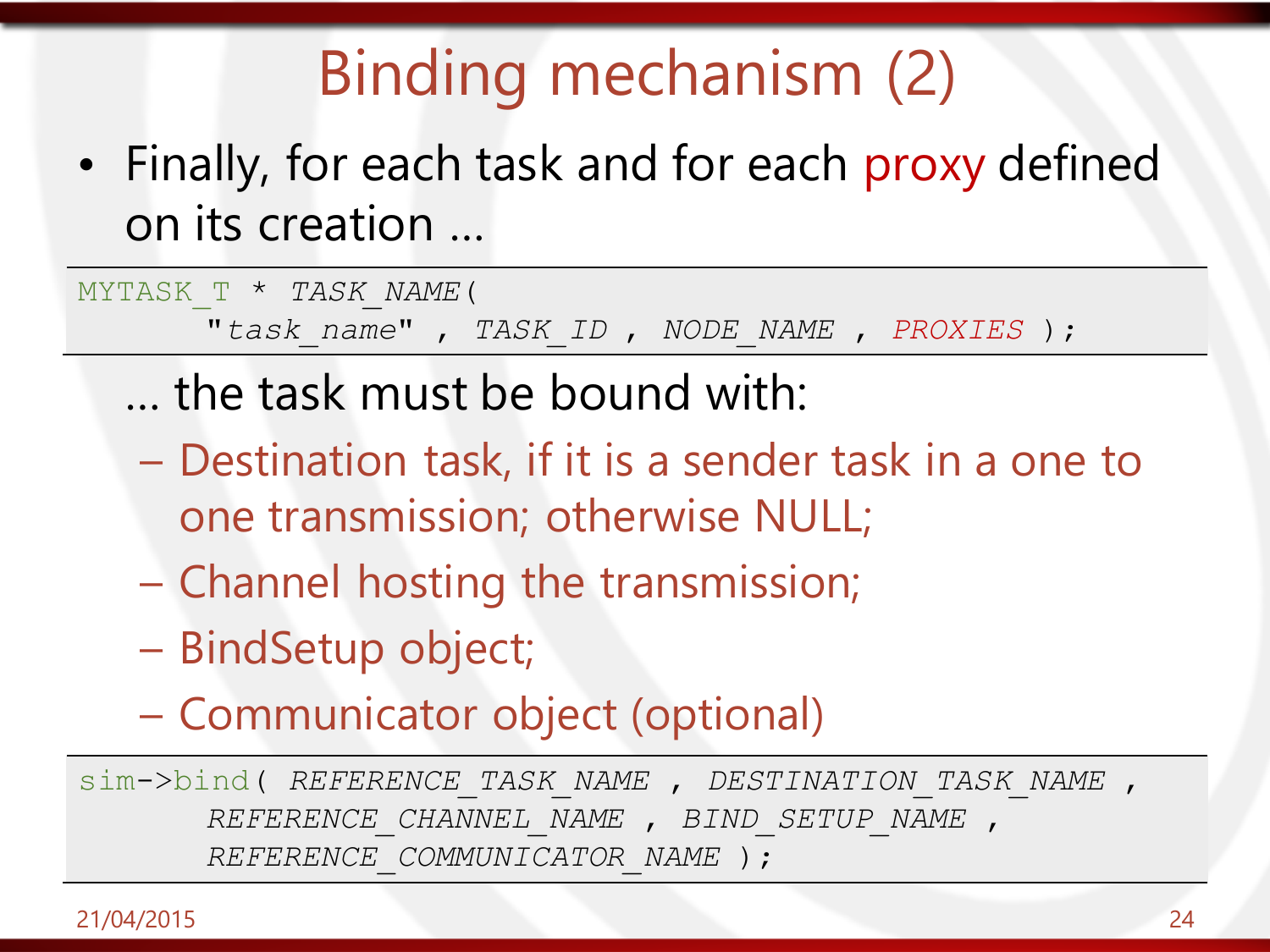#### Binding mechanism (3)



```
MyTask * t0( "t0" , 0 , n0 , 1 );
MyTask * t1( "t1" , 1 , n1 , 1 );
...
bsb0.bindIdentifier = "t0_t1";
bsb1.bindIdentifier = "t1_t0";
...
sim->bind( n0 , Ch , bsb0);
sim->bind( n1 , Ch , bsb1);
...
sim->bind( & t0 , & t1 , Ch , bsb0 , NULL );
sim->bind( & t1 , NULL , Ch , bsb1 , NULL );
```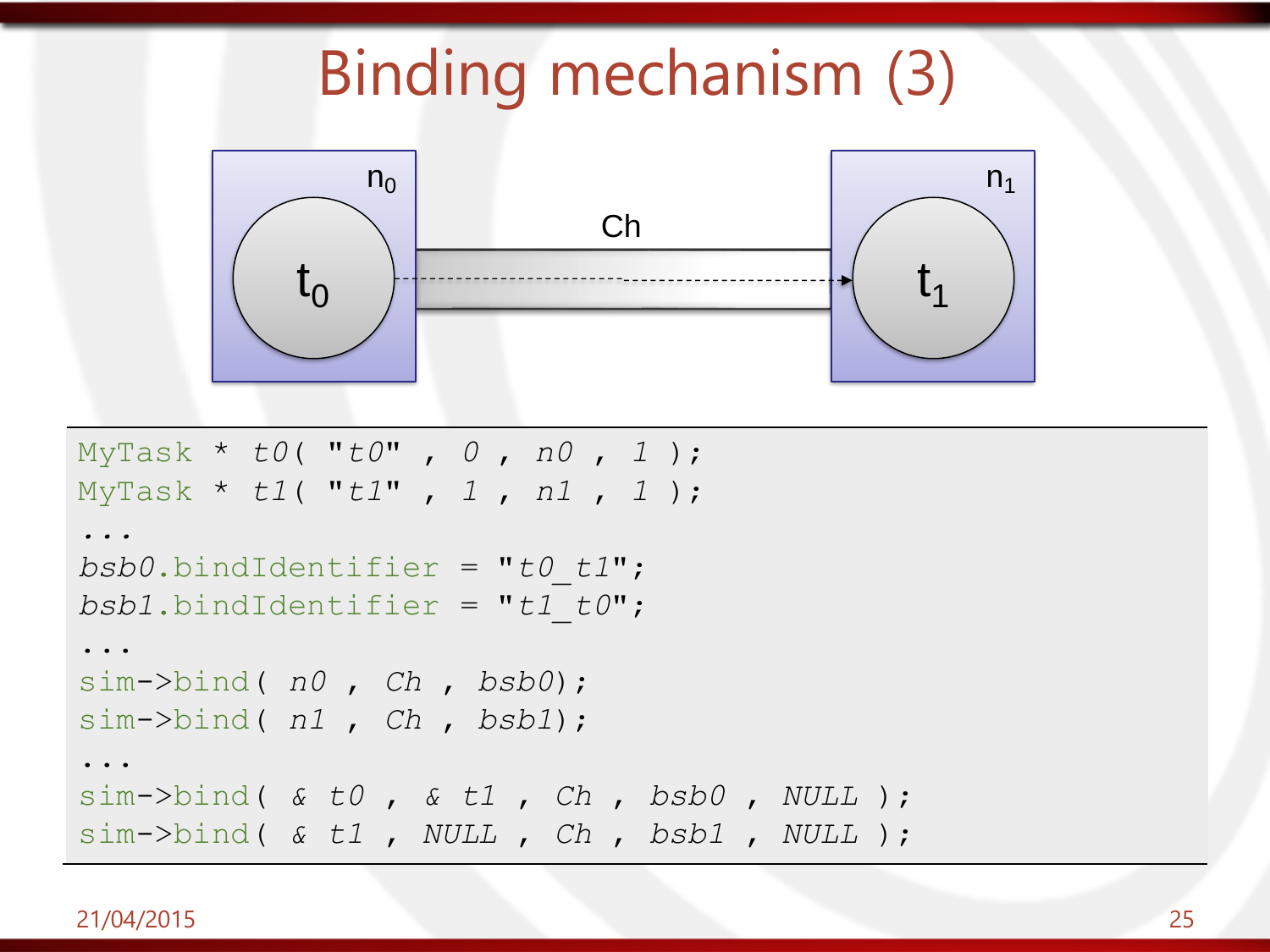# **Exercises**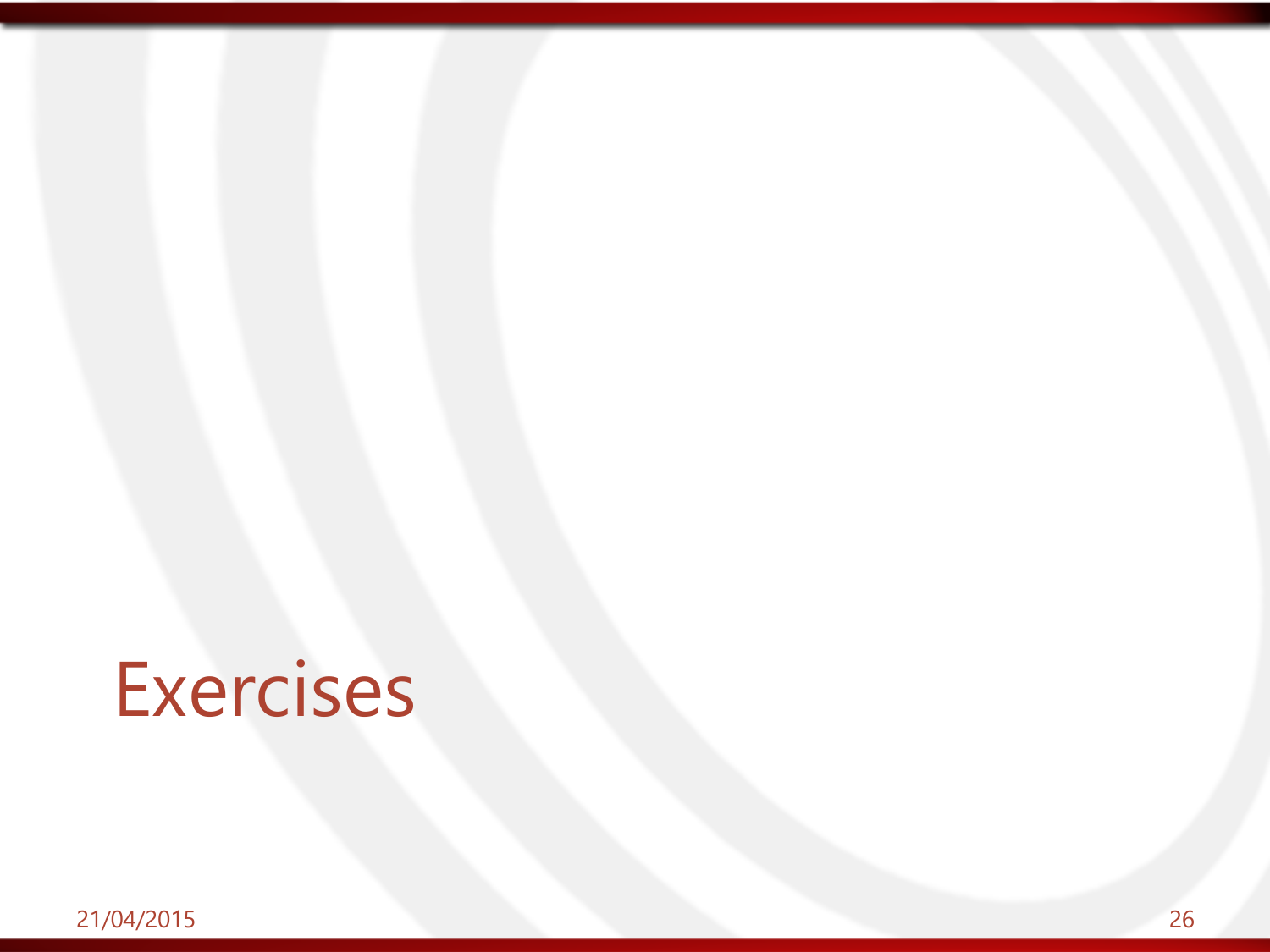#### Setup Exercises

• In order to compile the exercises, go to the "*trunk/***exercises\_nesLab2**" directory.

1\$ cd ../trunk/exercises nesLab2

• Create the " *obj/"* folder and move inside it.

1\$ mkdir obj 2\$ cd obj

• From inside "*obj/*", export SystemC **include** and **library**  paths by using the script inside the parent forlder (if necessary modify it with your own SCNSL paths).

1\$ source ../env-setup.sh

• Execute cmake by passing the scnsl library itself. 1\$ cmake -DLIB SCNSL=\$SCNSL LIB/libscnsl.so ..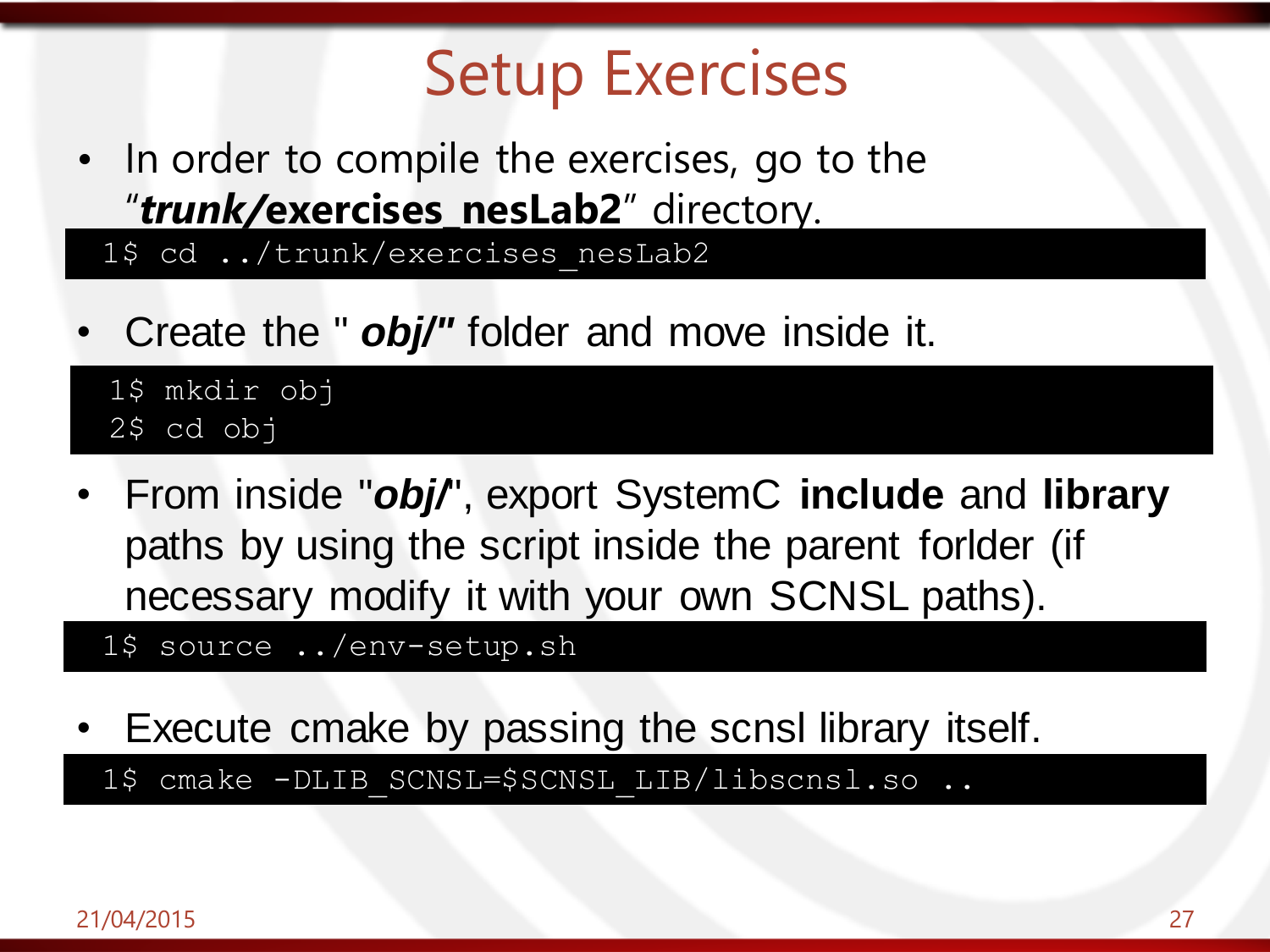#### PLR Computation

• Execute the exercise and redirect its output to a text file.

1\$ ./my-exercise> sim-traces.txt

- A script to calculate the Packet Loss Rate (PLR) is provided ("*calculatePLR.sh*" ).
	- 1\$ ./calculatePLR.sh sim-traces.txt

– The script takes as only parameter a text file containing the simulation traces.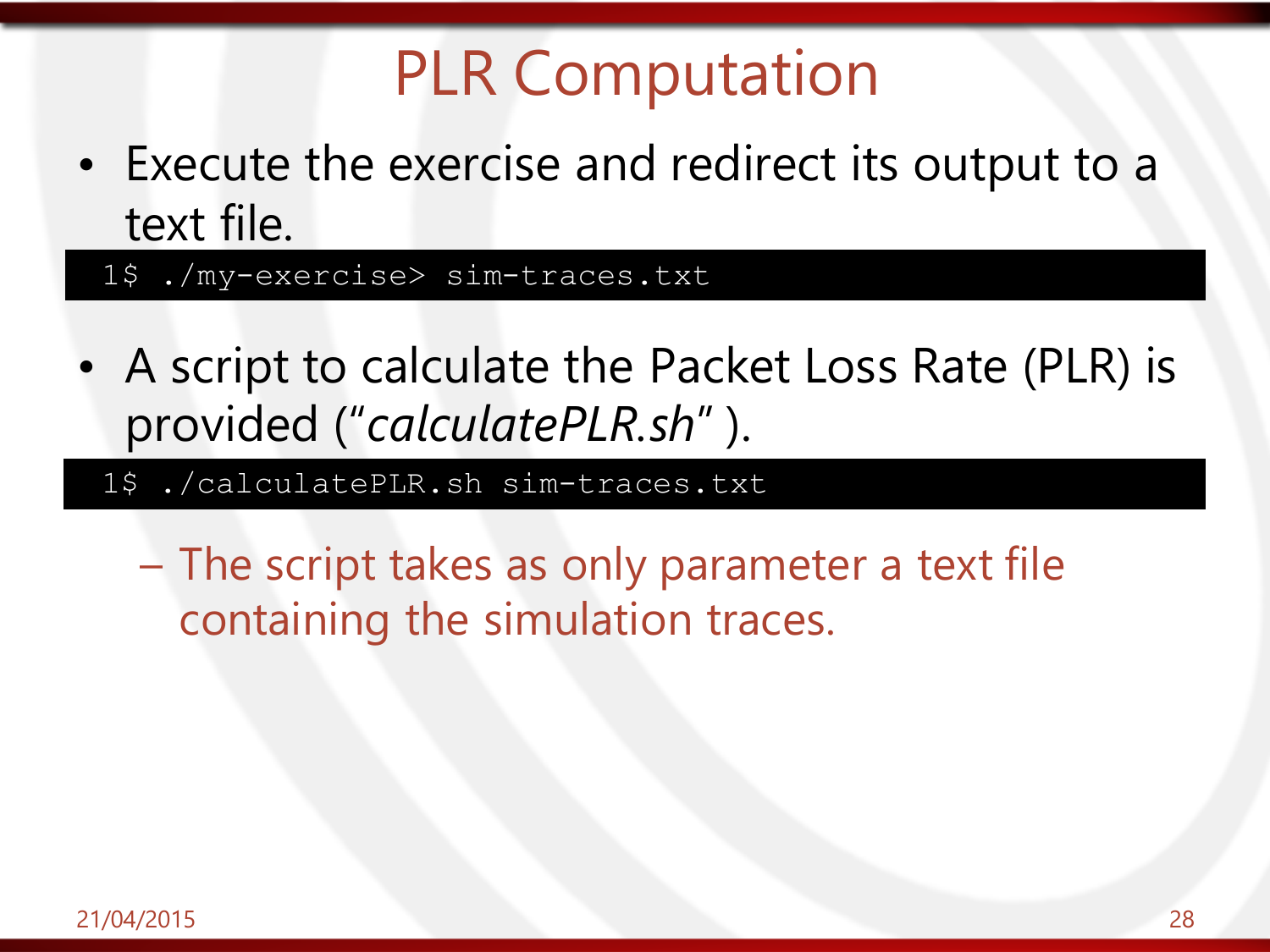#### Exercise 1: Two Nodes



1. Calculate the minimum transmitting power of the sensor node  $n_{0}$ , mantaining unchanged the distance between nodes.

*Hint*: *if the transmitting power is lower than the minimum transmitting power, no packets will arrive to the receiver, i.e., Packet Loss Rate (PLR)=100%.*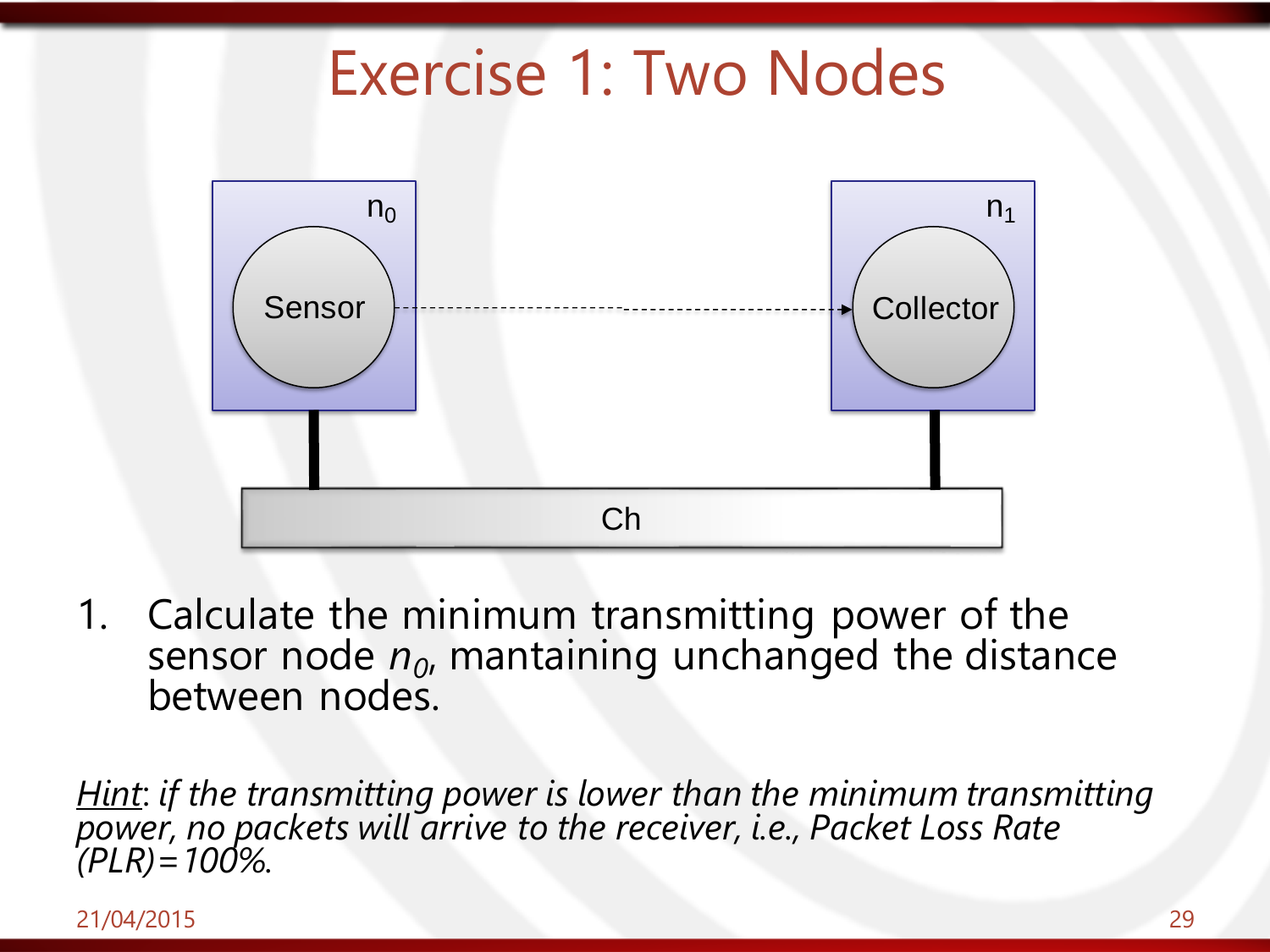#### Exercise 2: Three Nodes with Router (2)



- 1. Calculate the delay:
	- Sensor-to-Router
	- Router-to-Collector
	- Sensor-to-Collector

*Hint*: *help you with Exercise 1 to calculate the delay.*

- 2. Calculate the Packet Loss Rate (PLR).
- 3. Calculate the minimum transmitting power, both for sensor node  $n_o$  and router node  $n_{1,}$  mantaining unchanged the distances between nodes.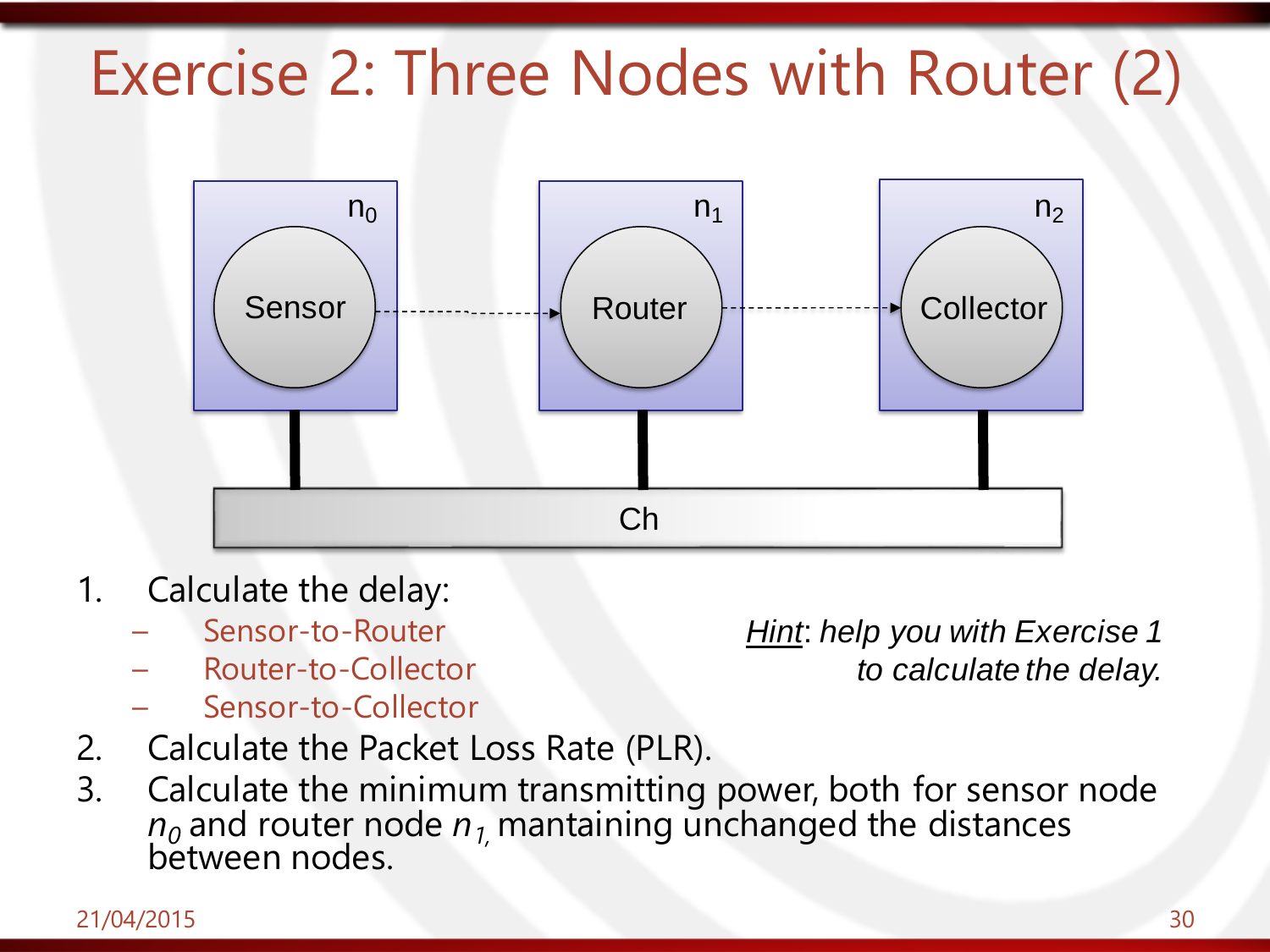# Exercise 3: Temperature monitoring for Building Automation (1)

- N floors
- N rooms for each floor
- 1 controller for each floor
- 1 sensor for each room  $(>0)$
- Each sensor sends the detected temperature to the controller in

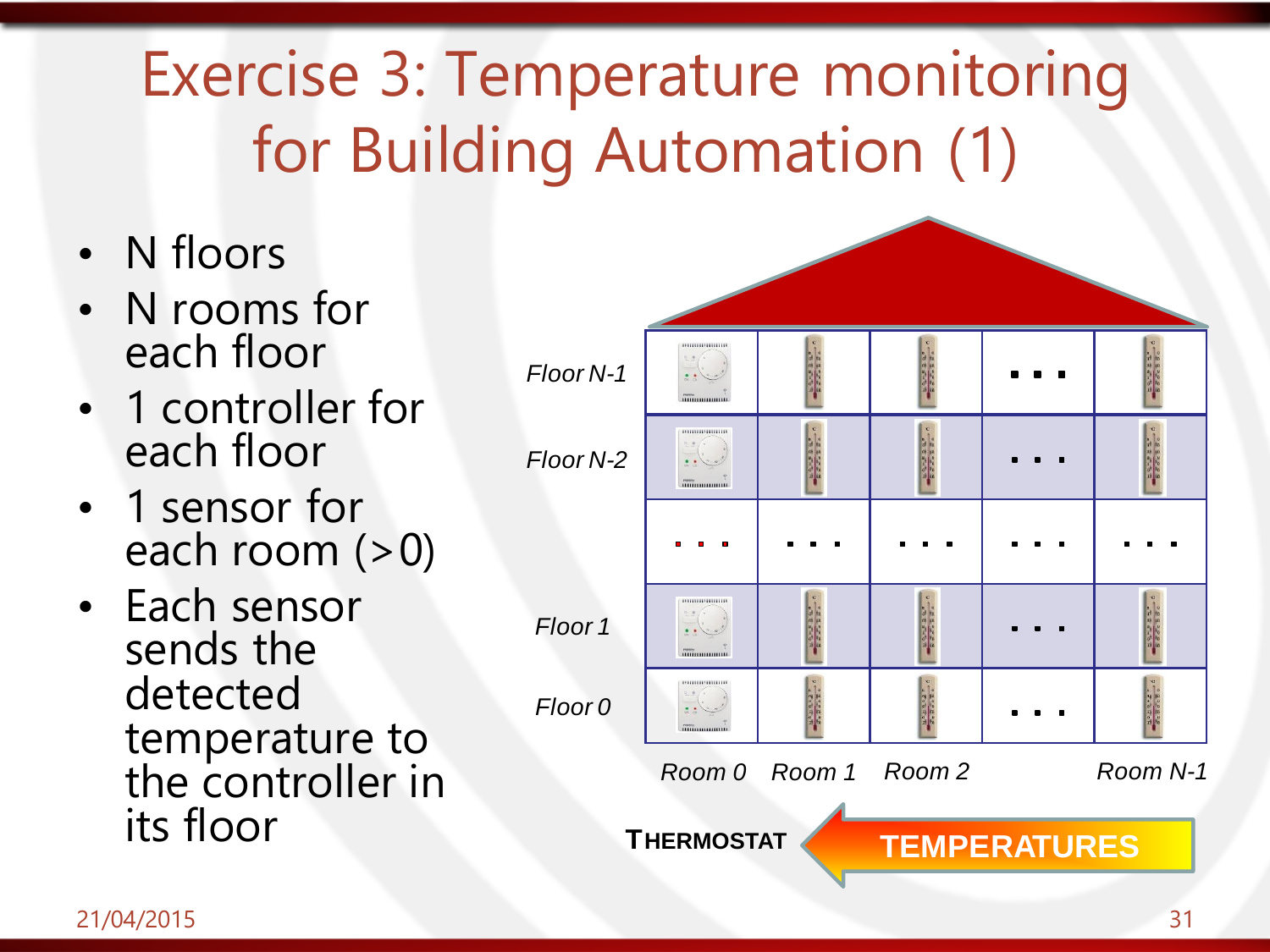## Exercise 3: Temperature monitoring for Building Automation (2)



- For this exercise we consider the first floor.
- The idea is that the network scenario can be seen as a 1xN matrix:
	- Node in the first column (*Room 0*) works as a collector node (RX only)
	- Nodes in the other columns (*Room 0 Room N-1*) work as sensor nodes (TX only)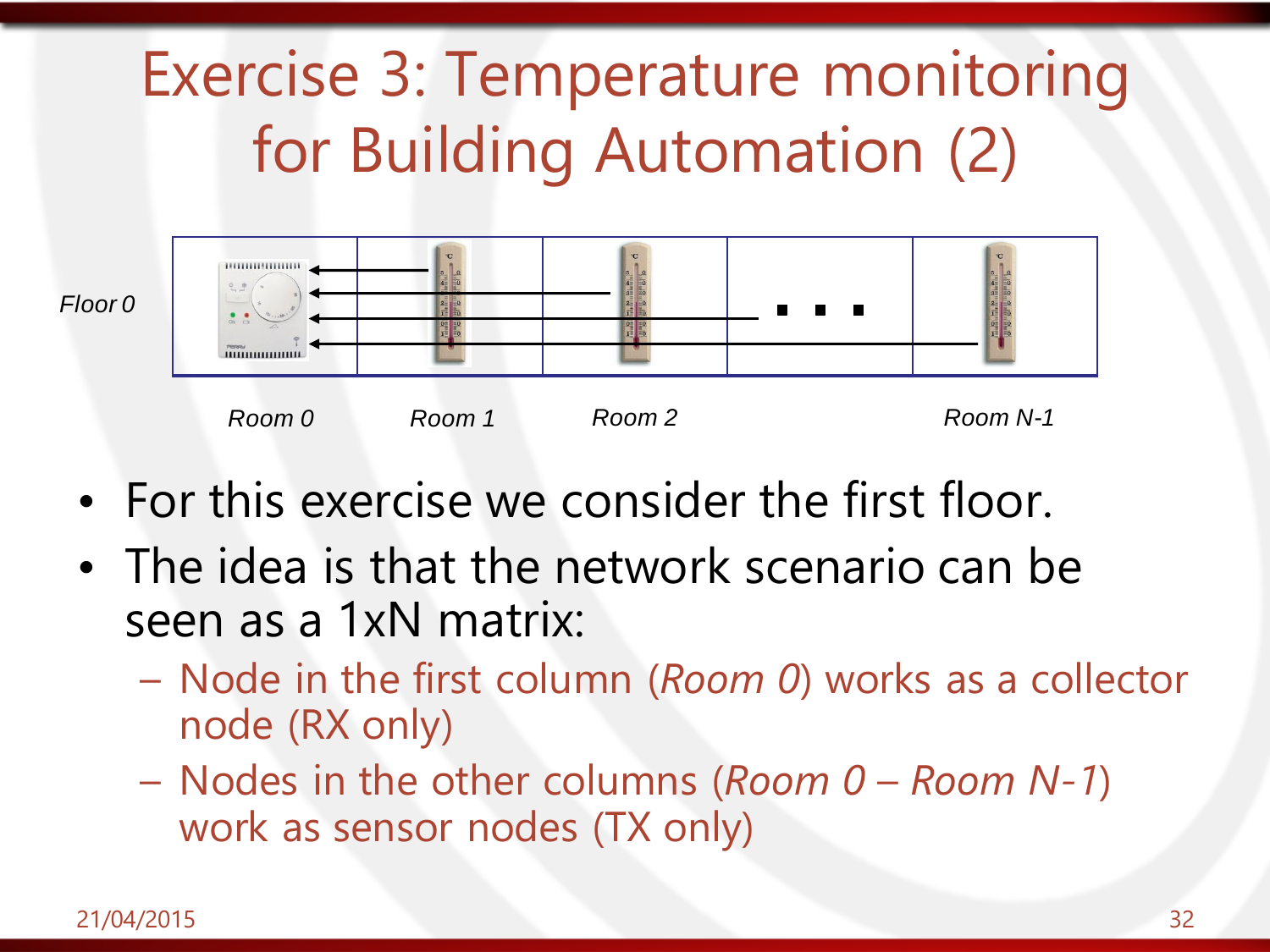#### Exercise 3: Temperature monitoring for Building Automation (3)



• In each sensor node (*n<sup>i</sup>* , *1≤i≤N-1*) the corresponding sensor task (*s<sup>i</sup> , 0≤i≤N-2*) sends data to the controller task (*c*) through a separate point-to-point channel (*ch<sup>i</sup> , 0≤i≤N-2*).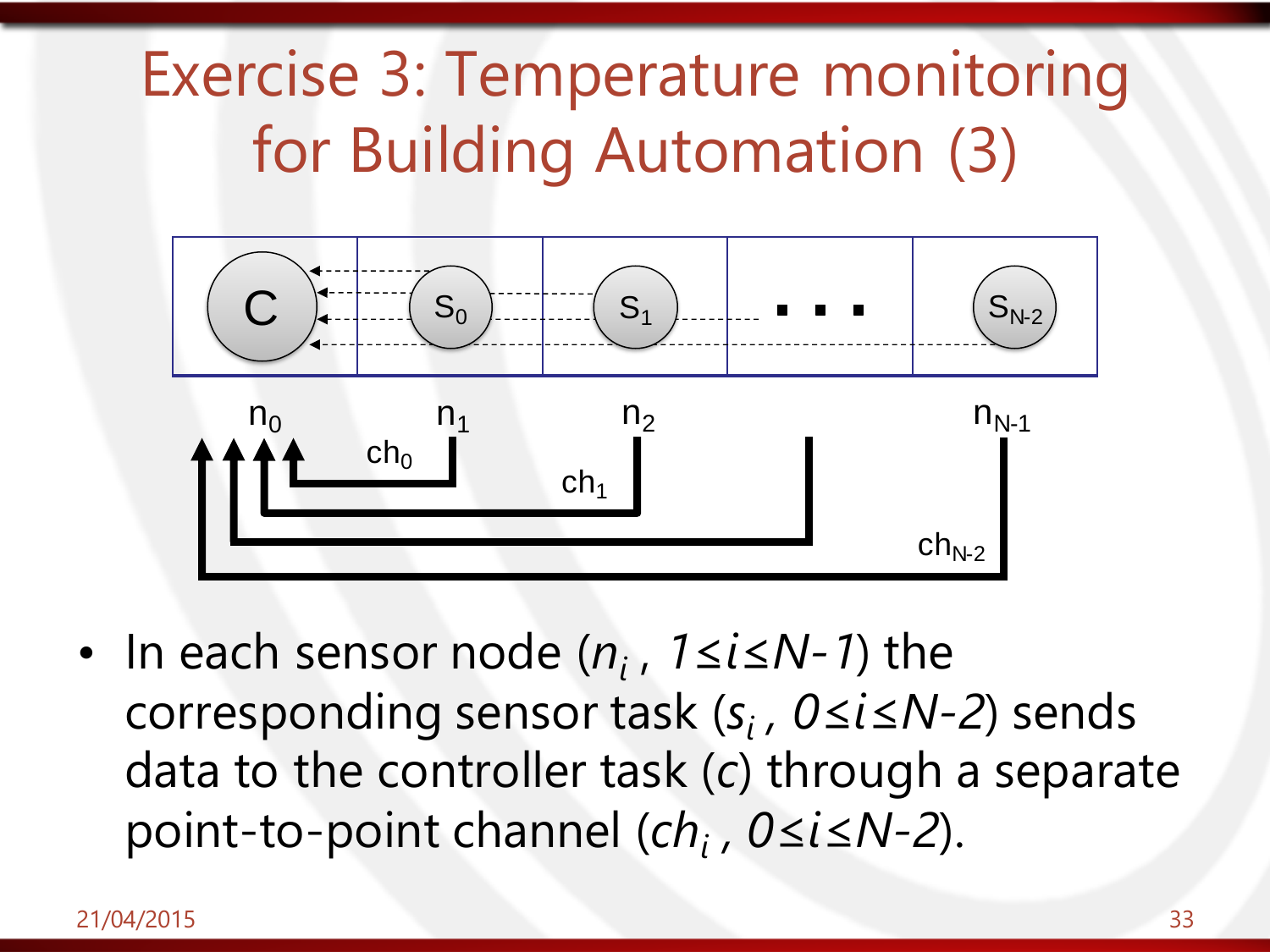## Exercise 3: Temperature monitoring for Building Automation (4)

- 1. Set the number of rooms (i.e., the number of nodes) to 5 and calculate the Packet Loss Rate (PLR).
	- How can a communication like this be realized in a real scenario, for instance, in a Wireless Sensor Network?
- 2. Increase the number of rooms (i.e., the number of nodes).
	- How is the new PLR in respect to the node's distance?
- 3. Change the controller data collection from sensors, from the current point-to-point transmission to a shared one.